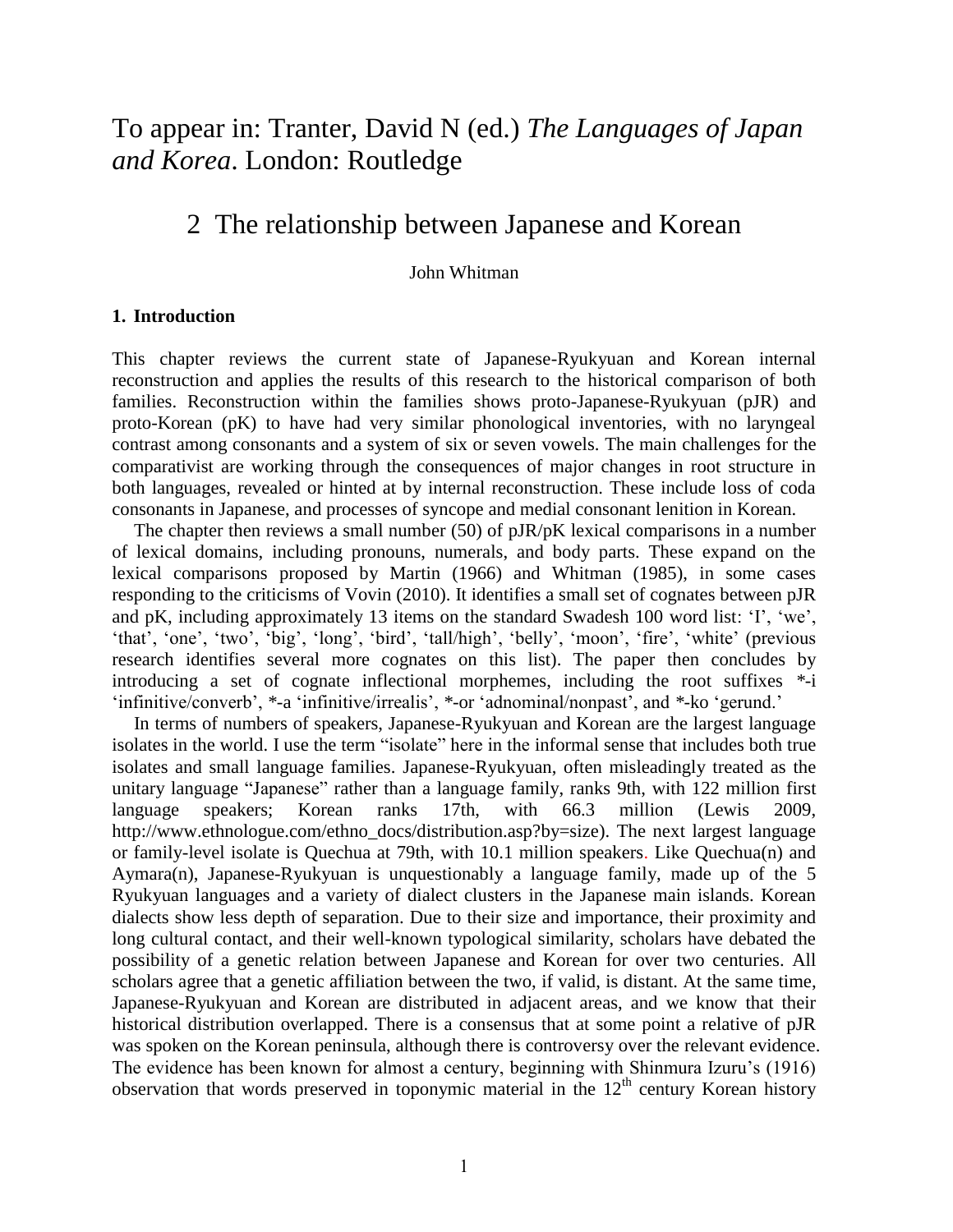*Samguk sagi* shows close resemblances with Japanese. The combined factors of genetic distance and geohistorical proximity resemble the case of Quechuan and Aymaran: in the case of these two language groups as well, specialists divide up into protagonists (e.g. Campbell 1995) and skeptics (e.g. Adelaar & Muysken 2004) of a genetic relationship. Campbell (1995: 158) points out such situations are excellent test cases for the efficacy of historical/comparative tools for distinguishing material diffused by contact from material inherited from a common parent.

Proposals for a relationship between Japanese and Korean are sometimes dated to Arai Hakuseki"s Korean etymologies for a number of lexical items in his *Tōga* (1717). Proposals for a thoroughgoing cognate relationship were made in the nineteenth century by Aston (1879) and Shiratori (1897), and again in the twentieth by Kanazawa (1910). Among Japanese specialists at mid-century, Kōno (1949) points out important phonological correspondences between Korean and Japanese but does not commit himself to a genetic relationship. Ohno Susumu (1975) expresses a positive view toward a genetic relationship between Japanese and Korean, as does this scholar in earlier work, mostly based on research by others. Among Korean scholars, Lee (1972a) affirms the existence of a relationship while stressing its distance. The first research to propose a systematic set of sound correspondences and reconstructions for a sizeable amount of vocabulary was Martin (1966); Whitman (1985) expands upon this inventory.

The current state of debate remains comparable to the Quechumaran controversy, with Vovin (2010) rejecting the majority of Martin"s and Whitman"s proposed cognates. Vovin addresses the problem of distinguishing diffused from inherited material by requiring that comparanda on the Japanese-Ryukyuan side be reconstructible to pJR. If a cognate is found only in Western Old Japanese (WOJ, the central dialect of eighth-century Japanese), Vovin rejects it as a probable loan, based on his hypothesis that WOJ or its immediate predecessor absorbed a large number of loanwords from Old Korean (OK).<sup>2</sup> This is a sound procedure and I adopt it insofar as possible in this paper. Vovin's conclusion is that the set of firm JK cognates is far smaller than suggested by Martin (1966) or Whitman (1985). He identifies six "reliable cognates", as against 75 "obvious loans" (2010: 239). The winnowing out of probable (or possible) loans is a great step forward in this field, but I will argue that an improved set of correspondences, involving not just phoneme-to-phoneme correspondences but consideration of original root shape, uncover a core set of cognates in the lexical and functional vocabulary.

The structure of the chapter is as follows. In section 2 I set out assumptions about the reconstruction of pJR, based on recent research in internal and comparative JR reconstruction. In section 3 I do the same for Korean. In section 4 I discuss a set of correspondences between pJR and pK, focusing on vowel correspondences, and introducing relevant lexical comparisons in the course of the discussion. This section also explores the comparative consequences of stem shape change, in particular syncope and medial consonant lenition in earlier Korean. Sections 5 and 6 discuss lexical comparisons in two specific functional domains, pronouns and grammatical formatives.

Transcription of Late Middle Korean is presented in a slightly different system to that in Sohn (this volume, Chapter 4). Following Yale Romanization (Martin 1995), I use *y*, *o* and *wo* where Sohn uses *j*,  $\acute{o}$  and  $\acute{o}$  respectively, and mark tone as  $\acute{o}$  (high/ $\acute{o}$  accented $\acute{o}$ ,  $\cdot$  in 15<sup>th</sup>-16<sup>th</sup> century han'gŭl texts), no mark (low/'unaccented', unmarked in 15<sup>th</sup>-16<sup>th</sup> century han'gŭl texts) and  $\check{ }$  (rising, : in 15th-16<sup>th</sup> century texts).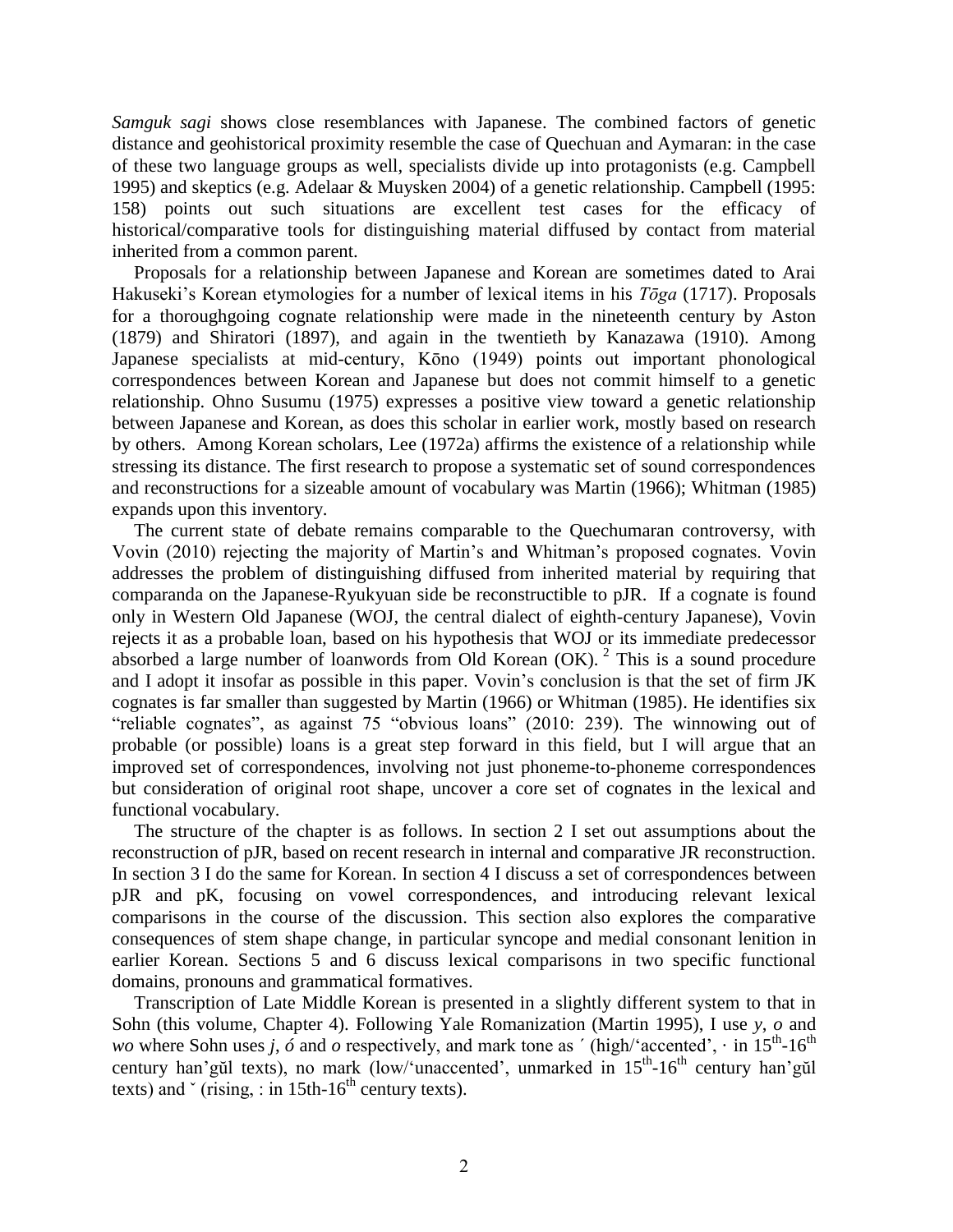#### **2. Proto-Japanese-Ryukyuan**

I assume a six vowel system for pJR (Table 2.1).

*Table 2.1 Proto-Japanese-Ryukyuan vowels*

| $*_{1}$ |              | *u           |
|---------|--------------|--------------|
| $e^*$   | $*_{\Theta}$ | $*_{\Omega}$ |
|         | $a^*a$       |              |
|         |              |              |

Reconstruction of the mid vowels  $*$ e and  $*$ o follows Hattori (1976, 1977-1979).<sup>3</sup> The reflexes of pJR \*e and \*o are quite restricted, particularly in WOJ, but in other varieties as well. The WOJ reflexes of \*e and \*o are /e/ and /o/ in word-final position, /i/ and /u/ elsewhere. <sup>4</sup> A process of mid vowel raising is posited to explain this distribution and correspondences such as WOJ *sugus-* "cause to pass by":: Eastern Old Japanese (EOJ) *sugwos*-, Early Middle Japanese (EMJ) *sugos*- id. (Hayata 1998, Hino 2003, Miyake 2003, Frellesvig & Whitman 2004, 2008), and similar correspondences involving WOJ /i/, /u/ and proto-Ryukyuan (pR) \*e, \*o. Comparison with pR is our richest source for evidence for pJR \*e and \*o in nonfinal position. Tables 2.2 and 2.3 list the examples of \*e and\*o proposed by Thorpe (1983) and Pellard (forthcoming) based on the correspondences  $pR *e : WOJ /i/d$  and pR \*o : WOJ /u/.

| Proto-Ryukyuan  | Japanese (WOJ except as indicated) | Proto-Japanese-Ryukyuan |  |
|-----------------|------------------------------------|-------------------------|--|
| *ero            | <i>uro</i>                         | *era 'color'            |  |
| $*$ ezu $(ro)$  | idu(re)                            | *entu(rə/o) 'which'     |  |
| *kezu           | kizu                               | *kensu 'wound'          |  |
| *memezu         | minizu(MJ)                         | *memensu 'earthworm'    |  |
| $*$ mezu        | midu                               | *mentu 'water'          |  |
| $*$ nebu-       | $nibu-(MJ)$                        | *nenpu- 'dull, slow'    |  |
| *pejesi- 'cold' | <i>piye-</i> (MJ) 'get cold'       | *peje- 'get cold'       |  |
| *peru           | piru                               | *peru 'garlic'          |  |
| *pezi           | pidi                               | *penti 'elbow'          |  |

*Table 2.2 Proto-Japanese-Ryukyuan \*e*

*Table 2.3 Proto-Japanese-Ryukyuan \*o*

| Proto-Ryukyuan       | Japanese (WOJ except as indicated)    | Proto-Japanese-Ryukyuan             |
|----------------------|---------------------------------------|-------------------------------------|
| *ki ~ ko-<br>*kusori | $kwi \sim ku$ - (MJ $ko$ -)<br>kusuri | *koj 'yellow'<br>*kusori 'medicine' |
| *mogi                | mugi                                  | *monki 'wheat'                      |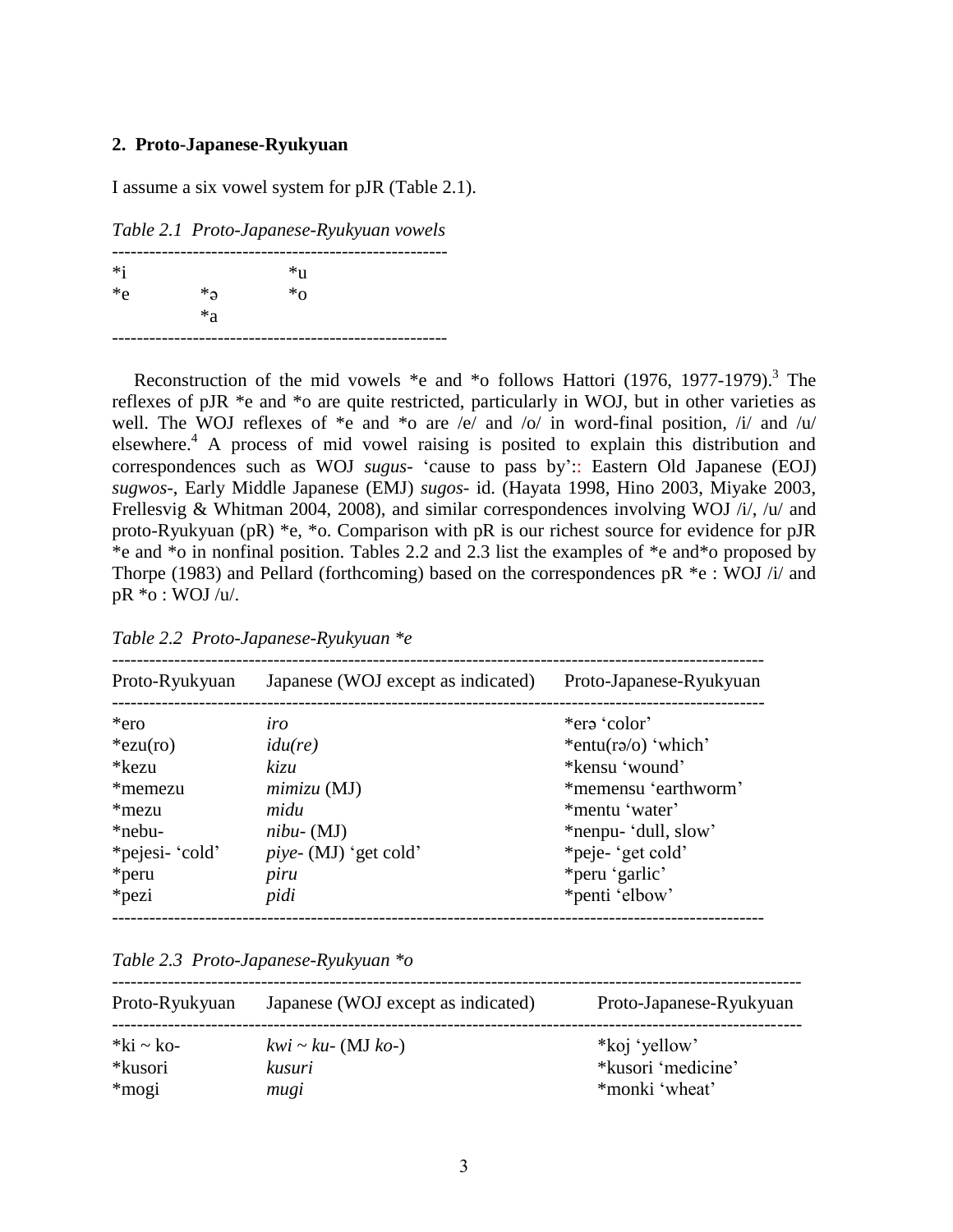| *moko         | muko, moko    | *moko 'bridegroom'    |
|---------------|---------------|-----------------------|
| *omi          | umi           | *omi 'sea'            |
| $*$ ori       | uri           | *ori 'melon'          |
| *tuki ~ tuko- | tukwi ~ tuku- | *tukoj 'moon'         |
| *tukos-       | tukus-        | *tuko-s- 'exhaust it' |
|               |               |                       |

The pR data add nine examples of nonfinal \*e. In all these examples \*e occurs before a sonorant, as pointed out by Whitman (1985), who suggested that they are reflexes of an original nonfront vowel, \*a in the six-vowel system for pJR. Miyake (2003) and Pellard (forthcoming) observe that we cannot claim that \*ǝ fronted automatically in this environment, since pJR contains many unfronted examples of \*CǝC[sonorant]. However the relevant environment can be narrowed to the position before a coronal sonorant, a phonetically plausible environment for vowel fronting (Clements 1991, Fleming 2003), and perhaps further narrowed to the position before a coronal sonorant in the same syllable. This narrower environment would leave unaccounted for the examples of \*e before \*r and \*j, but these examples may mask an earlier more complex syllable structure ('earthworm', where \*e occurs before \*m, probably originates from a reduplication). I therefore reserve the possibility that at least some examples of nonfinal \*e have been fronted from earlier  $a^*$ .

The eight tokens of nonfinal \*o show a different pattern. In 'exhaust it' \*o occurs in rootfinal position, while in "yellow" and "moon" it is in root-final position before a glide. "Bridegroom" may involve root-final position in an original compound with \*ko 'child'/diminutive, while 'medicine' may be formed from  $*$ kus- 'smelly' + -or (adnominal) + i (nominalizer). These reconstructions would reflect a variety where the environment blocking mid vowel raising was broader than WOJ: root-final rather than word-final position. We see a similar contrast between EOJ (root-final \*o retained) and WOJ (word final \*o retained) in the contrast between EOJ *sugo-s-* and WOJ *sugu-s-* "cause to pass by". In either case final position is privileged at the relevant level of prosodic analysis. The relevant generalization is preserved in a prosodically strong position, such as the head of a metrical foot (Zec 2003), whose location is subject to crosslinguistic variation.

|              | <b>Bilabial</b> | Dental/<br>Alveolar | Palatal | Velar   |
|--------------|-----------------|---------------------|---------|---------|
| Stop:        | ${}^*p$         | $*_{t}$             |         | $*_{k}$ |
| Nasal:       | $*_{m}$         | $*_{n}$             |         |         |
| Fricative:   |                 | $*_S$               |         |         |
| Tap:         |                 | $*_r$               |         |         |
| Approximant: | $*_{W}$         |                     | $*_1$   |         |
|              |                 |                     |         |         |

*Table 2.4 Proto-Japanese-Ryukyuan consonants*

Proto-Japanese-Ryukyuan consonants are presented in Table 2.4. There is general consensus that so-called "*dakuon*" consonants (*b*, *d*, *g*, *z*) in all varieties of Japanese and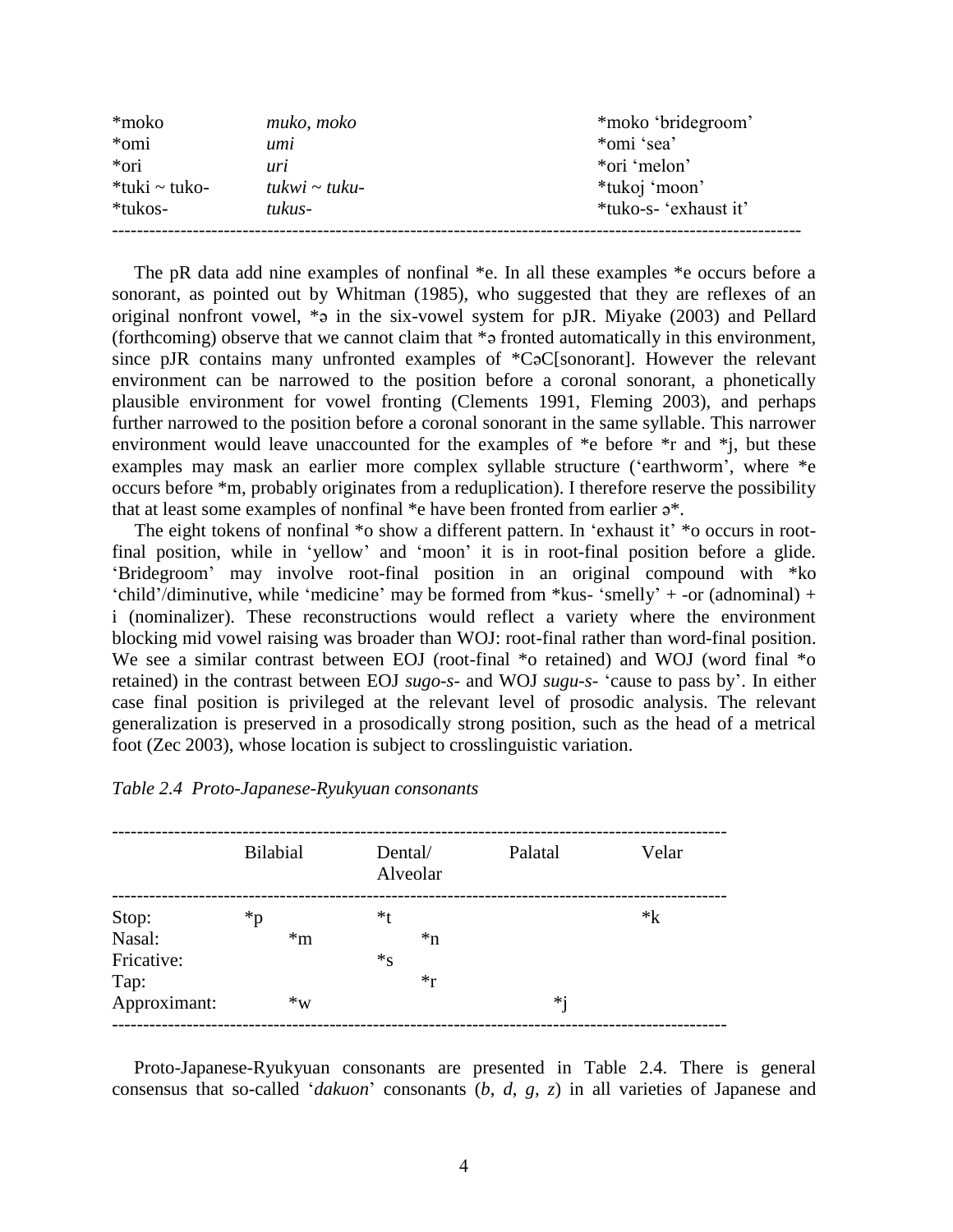Ryukyuan, usually realized as voiced, sometimes as prenasalized, go back to nasal-obstruent clusters. Thus pJR has no largyngeal or manner contrast for consonants.

There is also general consensus about the lexical pitch accent or word tone classes for pJR, although there is controversy about their interpretation (Ramsey 1979; de Boer 2010). I cite the reconstructed tonal classes in Martin (1987), without hypothesizing a pitch interpretation.

Summarizing this section, we have reconstructed a phonemic inventory for pJR with six vowels and nine consonants, the latter lacking any laryngeal contrast such as voicing. This inventory is supported by a high degree of agreement among specialists on the reconstruction of Japanese and Ryukyuan.

#### **3. Proto-Korean**

The closest approach to an internal reconstruction of Korean is Martin (1996), which shows partial convergence with work by Ki-moon Lee (1972a, b, 1991) and Lee & Ramsey (2011). Lee and Lee & Ramsey derive the seven-vowel system of Late Middle Korean (LMK) from an "Altaic"-type system with palatal harmony, but virtually all of the assumptions behind this have been called into question. More recent analyses posit a tongue root harmony system for LMK (Kim 1993, Ko 2010), similar to the retracted tongue root [RTR] systems found in Tungusic and most Mongolic languages. Based on the distribution of the LMK vowels in Sino-Korean, Itō (2007: 267) proposes the vowel system in Table 2.5 for Old Korean (OK; the language of Silla) at the period when Sino-Korean was established, commonly assumed to be in the late Tang period, roughly the eighth-ninth century.

*Table 2.5 Old Korean (Silla) vowel system*

| i > LMK i[i]<br>$*_\epsilon$ > LMK e [ə] | *i > LMK $u[i]$<br>* $\phi$ > LMK $\varrho$ [ $\Lambda$ ]<br>*a > LMK $a$ [a] | *u > LMK $wu$ [u]<br>*o > LMK $wo$ [v] (or [o]) |
|------------------------------------------|-------------------------------------------------------------------------------|-------------------------------------------------|
|                                          |                                                                               |                                                 |

LMK had vowel harmony (Sohn, this volume, section 4.2.2), but as Itō points out, the system in Table 2.5 is incompatible with a palatal vowel harmony system. But it is compatible with a tongue root harmony system, with  $[+/$ - RTR] pairs formed by \*i and \*a, \*u and \*o, and \*ε and \*a. Martin (2000) argues that vowel harmony was innovated some time prior to LMK. The OK system in Table 2.6 suggests a scenario: areal influence led to the reinterpretation of \*i/\*ə, \*u/\*o, and \* $\varepsilon$ /\*a as [+/- RTR] harmonic pairs, and to the centralization of \*ε. Centralization of \*ε triggered backing and lowering of \*ə to the low-mid back [ʌ] articulation of this vowel in LMK.

I adopt the system in Table 2.5 for OK, but represent the mid front vowel as \*e. The distribution of the two 'weak' vowels  $*_i$  > LMK  $u$  [i] and  $*_i$  > LMK  $o$  [A] is restricted in LMK:  $\frac{1}{2}$  does not occur not at all in onset position and  $\frac{1}{4}$  is very rare there. A number of scholars have assumed that /u/ and /o/ undergo syncope in the second syllable of disyllabic verb stems of shape CVC*o/u* (Ramsey 1978, Martin 1996), and in the original second syllable of at least some LMK monosyllabic nouns with rising tone. A further environment for syncope is proposed as a source both for LMK initial obstruent clusters and aspirated consonants (Lee 1991; Lee & Ramsey 2011). I will assume that unaccented  $*$ i and  $*$ a are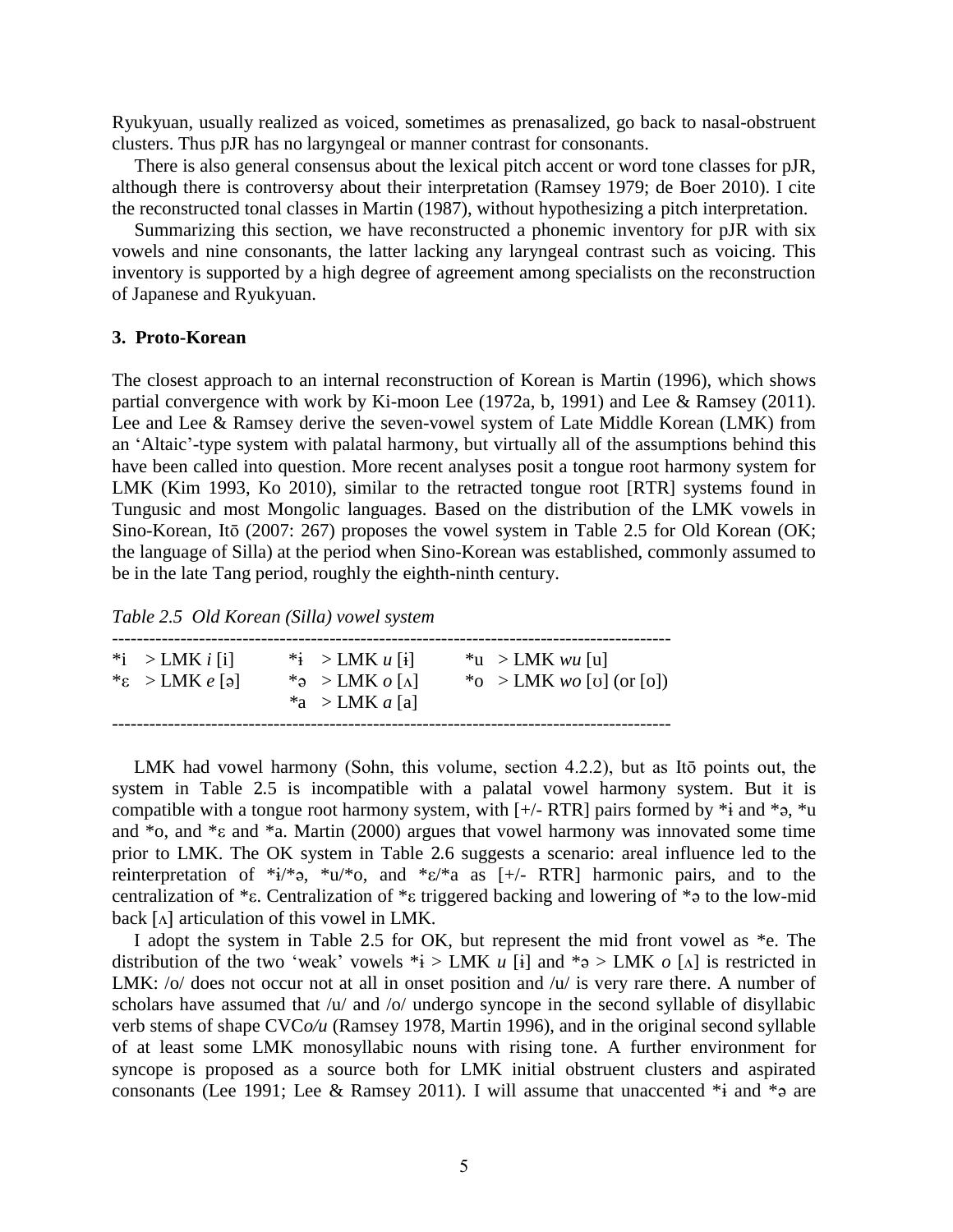syncopated, subject to constraints on the acceptability of the resultant clusters. I view syncope of accented final \*ɨ and \*ə as metathesis, with compensatory lengthening of the vowel in the preceding syllable. In accented onset position or following an initial glide, \*ɨ and \*ə may have merged with \*e, as in LMK *yetúlp* '8' < \*jətənp.

|              | <b>Bilabial</b> | Dental/<br>Alveolar | Palatal | Velar/<br>Glottal |
|--------------|-----------------|---------------------|---------|-------------------|
| Stop:        | $*_{p}$         | *t                  | $C^*$   | $*_{k}$           |
| Nasal:       | $*_{m}$         | $*_{n}$             |         | $*_{\eta}$        |
| Fricative:   |                 | $*_S$               |         | $\mathbf{h}^*$    |
| Tap:         |                 | $*_r$               |         |                   |
| Approximant: |                 |                     | $*$     |                   |

*Table 2.6 Proto-Korean consonants*

The proto-Korean consonants are presented in Table 2.6. The reinforced and aspirated consonants of modern Korean are secondary, resulting from clusters produced by syncope. Thus pK, like pJR, had no laryngeal contrast among consonants. The modern reinforced consonants reflect the clusters /pC/, /sC/, and /psC/ in LMK. Gaps in the inventory of clusters suggest that some /sC/ clusters may reflect earlier  $*ti/5C$  or  $*ci/5C$ , while expected but unattested \*/kC/ clusters may result in aspirates. The Early Middle Korean (EMK) sources for the LMK aspirates cited by Lee (1991) have the form EMK *hɨ/ə*CV- > LMK C*h*V, e.g. EMK *hɨkɨ-n* > LMK *khú-n* "big-ADNOM".

As we have seen, pJR and pK have rather simple and very similar phonemic inventories, with six or seven vowels, no laryngeal (manner) distinction among consonants, and lexical pitch accent. The functional load of pitch accent is less in pK than in pJR, but this is consistent with the fact that pK allows consonant codas in non-bound roots (that is, nouns), while pJR does not.

The prehistory of Korean is characterized by major changes in root structure. Syncope was a major such factor; a second was medial obstruent lenition (Lee 1972a, b, Martin 1996, Lee and Ramsey 2011). The results of lenition are observable, first, in instances of LMK /W/ [ $\beta$ ],  $/$ l/ [r],  $/z$  and  $/G$  [fi] resulting from earlier  $/p/$ ,  $/t/$ ,  $/s/$  and  $/k/$  (Table 2.7, based on Lee and Ramsey 2011: 136-153).

| LMK<br>$/W/[{\beta}]$<br>$\frac{\pi}{r}$<br> 7 | Source<br>/p/<br>/t/<br>/S/ | Segmental environments<br>$V_V, y_V, l_V, z_V$<br>V V<br>$V_{V}$ , $y_{V}$ , $*l_{V}$ , $n_{V}$ ,<br>$m$ <sup>V</sup> , V <sub></sub> <sup>W</sup> , V <sub></sub> <sup>G</sup> | Morphological environments<br>morpheme boundary<br>morpheme boundary, nativized SK<br>morpheme boundary and root internally |
|------------------------------------------------|-----------------------------|---------------------------------------------------------------------------------------------------------------------------------------------------------------------------------|-----------------------------------------------------------------------------------------------------------------------------|
| $/G/[f_1]$                                     | $\sqrt{k}$                  | $1$ _V, $z$ _V, $i$ _V                                                                                                                                                          | morpheme boundary                                                                                                           |

*Table 2.7 Obstruent lenition attested in Late Middle Korean*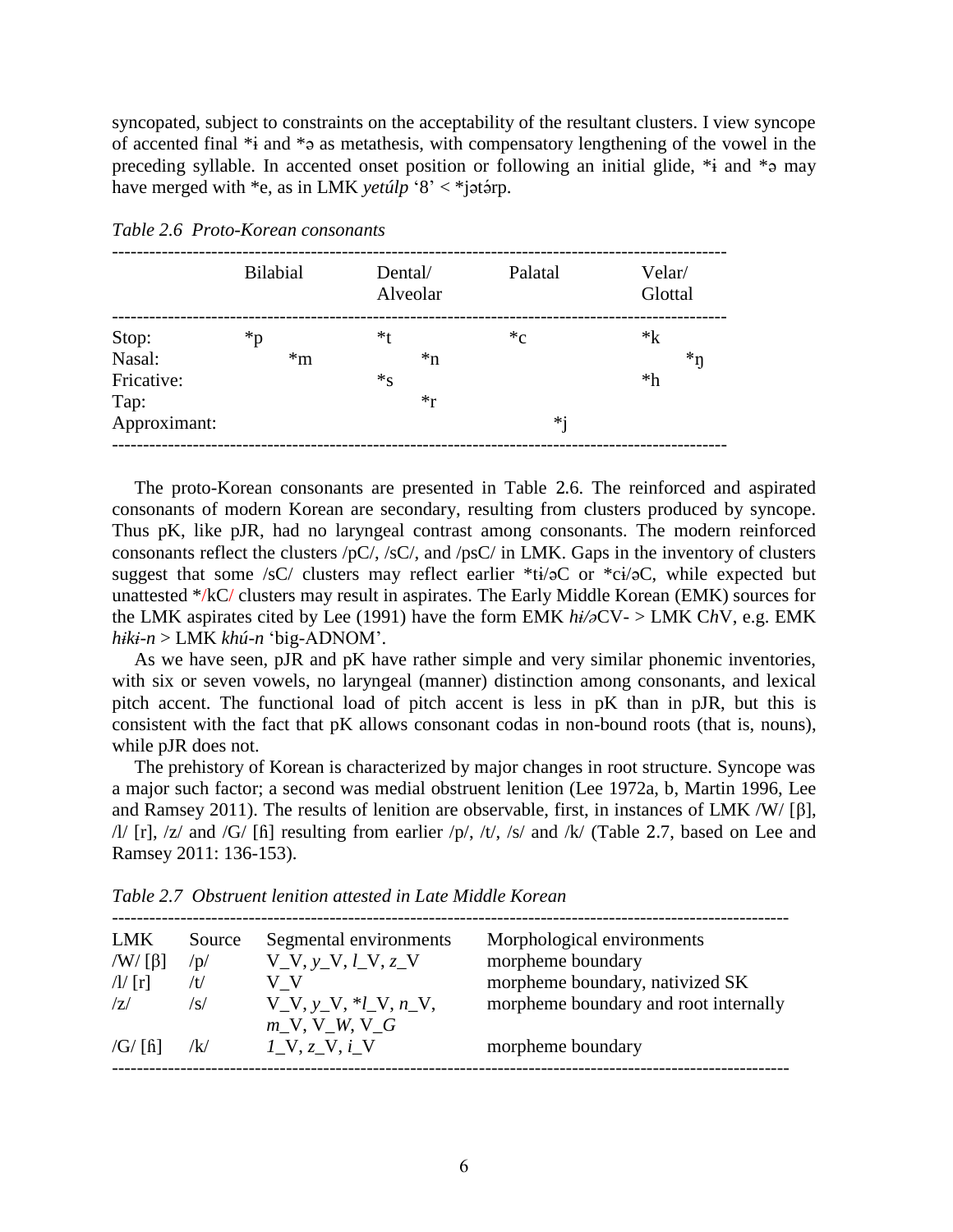Martin (1996) takes the view that all instances of the LMK voiced spirants /W/,  $\frac{z}{z}$  and /G/ result from /p/, /s/, /k/, either allophonically at a morpheme boundary or diachronically within roots, before the weak vowels /u/ [i] and /o/ [ $\Lambda$ ].<sup>5</sup> Martin (1996: 54) claims that "the group of nouns with medial lenition expanded to include, at least sporadically, nouns with nonminimal vowels in the second syllable."

But as Vovin (2010: 14) points out, the restriction of lenition to medial position before the least sonorous vowels is odd. Furthermore, when pre-LMK sources give evidence for medial stop lenition, the LMK outcome is not a LMK voiced spirant. This is particularly clear in the case of /p/, where the Chinese *Jīlín lèishì* (鶏林類事 1103-1104, or *Kyeylim ywusa* in the Korean reading of its name) transcriptions for LMK *twǔlh*, *twuúl* "two" and *swul*, *swuul* 'wine' are best interpreted as *tupir* and *supir*. To this we must add the fact that intervocalic /p/, /t/, /k/ before non-weak vowels are rare root-internally in LMK. These considerations lead me to hypothesize that the LMK spirantizations were the tail end of a more general process, which began with the lenitions in Table 2.8.

*Table 2.8 Hypothesized lenitions for pre-Late Middle Korean*

|                | Pre-LMK |               | <b>LMK</b>                               |            |
|----------------|---------|---------------|------------------------------------------|------------|
| a.             |         |               | $*VpV > VV[labial]$                      | VV[labial] |
| $b$            | $*VtV$  | $\rightarrow$ | <b>VrV</b>                               | VIV        |
| $\mathbf{c}$ . |         |               | *VkV $>$ V(V) (with reduction of hiatus) | v          |

Each of these processes is supported by well-known developments, such as: (a) the lenition of EMK /p/ in 'two' and 'wine', (b) the lenition of the indicative assertive suffix  $-ta > -la$  [ra] after the copula and certain auxiliaries, (c) the lenition of initial  $/k > \emptyset$  after vowels in the postnominal particles *kwá* "with", *kwós* "precisely", and *kwóm* "each".

#### **4. Phonological correspondences**

I posit the vowel correspondences in Table 2.9 between pK and pJR.

| pK               |                                              | pJR              |                                                              |
|------------------|----------------------------------------------|------------------|--------------------------------------------------------------|
| $*_1$            | $\ddot{\phantom{0}}$<br>$\ddot{\phantom{0}}$ | $*_1$            |                                                              |
| $*_{\mathbf{i}}$ | $\cdot$ .<br>$\cdot$ .                       | *ə               |                                                              |
| $*_{\mathbf{u}}$ | $\ddot{\phantom{0}}$<br>$\cdot$ .            | *u               |                                                              |
| $e^*$            | $\cdot$ .<br>. .                             | $*_{e}$          | (in non-final environments $>$ *i through mid vowel raising) |
| $*_{\Theta}$     | $\ddot{\phantom{0}}$<br>$\ddot{\phantom{0}}$ | *ə               |                                                              |
| $*_{0}$          | $\cdot$ .<br>$\ddot{\phantom{0}}$            | $*_{\mathrm{O}}$ | (in non-final environments $>$ *u through mid vowel raising) |
| $a^*a$           | $\ddot{\phantom{0}}$<br>. .                  | $a^*$            |                                                              |

*Table 2.9 Proto-Korean :: proto-Japanese-Ryukyuan vowel correspondences*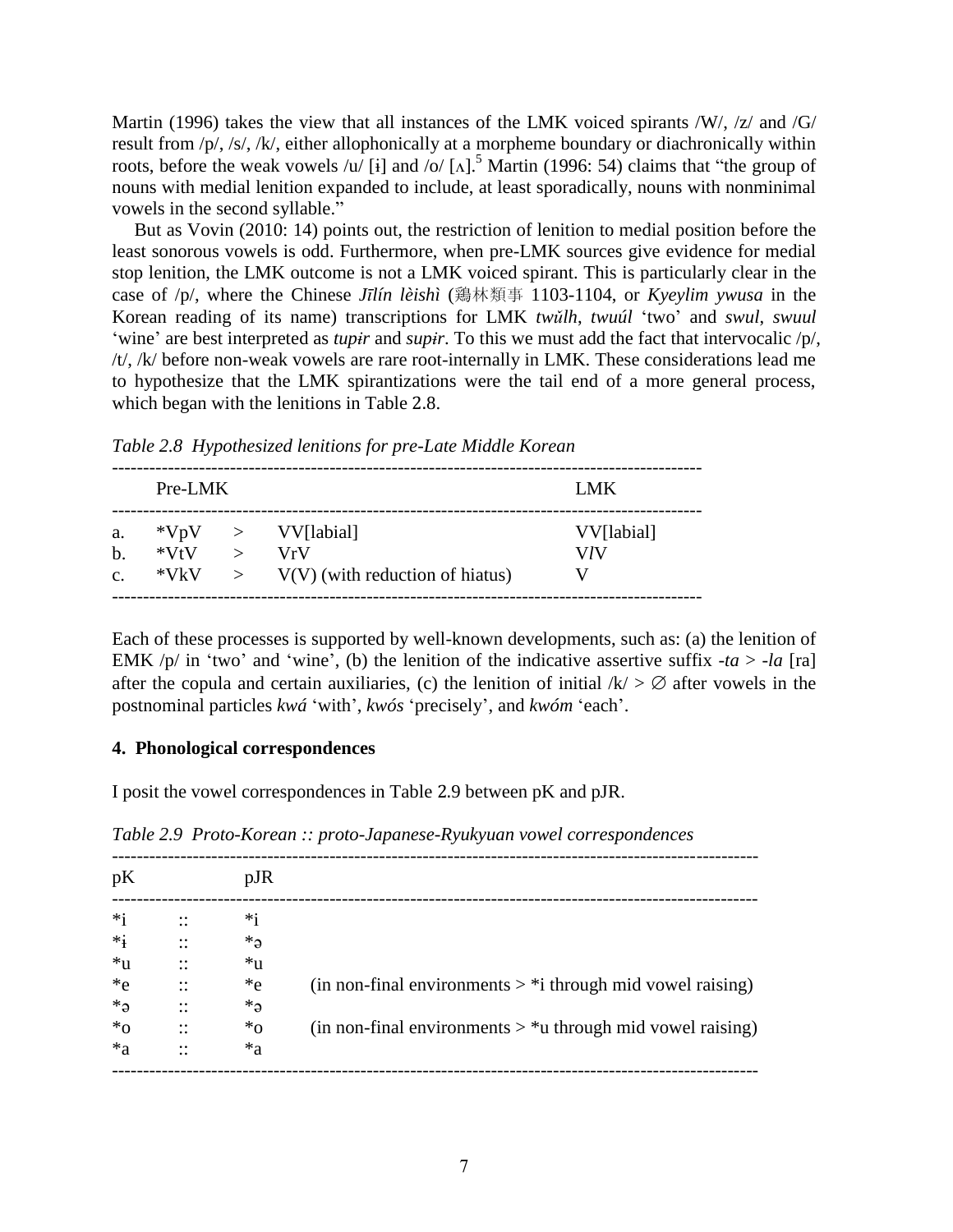Other than mid vowel raising in Japanese and Ryukyuan, I have omitted from Table 2.9 what I consider to be secondary developments in the two proto-languages, such as assimilation to another vowel in the same root, or, in the case of pK, vowel harmonic alternations. The new proposal among these correspondences is for  $pK *e$ , for which  $pJR *a$ or its equivalent have been proposed in previous research. In onset position this is unproblematic: in comparisons like pK \*ep- 'bear on back' :: pJR \*əp- id. the pK initial vowel may reflect earlier \*a or \*i. But comparisons such as  $pK$  \*kes 'thing, matter' ::  $pJK$ \*kətə 2.3 id. require reconsideration.<sup>6</sup> As noted above, vowel outcomes are further complicated by the co-occurrence restrictions known as Arisaka"s laws in Japanese, and rootinternal effects of vowel harmony in Korean.

In contrast to the vowel correspondences, the pJR :: pK consonantal correspondences are relatively straightforward, as we might expect from the minimal inventories in Tables 2.4 and 2.6. However, as we see in Table 2.6, pK has two consonants, \*h and \*c, that are not reconstructable for pJR. Any comparison of pJR and pK must account for these consonants. In the first part of this section I focus on this problem. In the second part I focus on the more complex matter of correspondences reflecting on earlier Korean syncope and lenition.

Following a suggestion of Vovin (1992: 340-341), I propose that the pJR correspondence for pK  $*$ h is  $*$ s before  $*$ i and  $*$ j,  $*$ k elsewhere (Table 2.10).

| pJR                                                                                                                                | pK.                                                                                                                                                                 | Reconstruction                                                                      |
|------------------------------------------------------------------------------------------------------------------------------------|---------------------------------------------------------------------------------------------------------------------------------------------------------------------|-------------------------------------------------------------------------------------|
| 1. *se- $A'$ do'<br>2. $* \text{siro } B$ 'white'<br>3. $*$ kasa 2.2b 'bulk'<br>4. * kasi 2.? 'lower back' :: * heli, LMK heli-id. | $\therefore$ *hjə-, LMK $h\acute{o}(y)$ - id.<br>$\therefore$ *hja-, LMK <i>hóy</i> id., <i>syey</i> - 'whiten'<br>$\therefore$ *ha-, LMK <i>há</i> - 'many, great' | *hjə-<br>*hjə- (+ pJR *-ro $ATTR$ ) <sup>7</sup><br>*ha- (+ pJR *-sa NMR *həti $^8$ |

*Table 2.10 Proto-Japanese-Ryukyuan correspondences for proto-Korean \*h*

The first two lexical comparisons involve a secondary vowel correspondence,  $p$ JR  $^*Ce$  > \*Ci :: pK \*Cje. This correspondence is supported by examples such as  $pJK$  \*sima 'island' :: pK \*sjǝm id., and pJK \*me, \*mi- 'woman' :: pK \*mjǝnɨr 'daughter-in-law'. In the pJR forms, the vowel surfaces as \*e in root-final position (1), \*i elsewhere (2), and the first syllable of 'island'. Reconstruction of \*Cjǝ in pK is supported by the stem alternation shown by LMK 'white and 'whiten'. Recall that the diphthong  $\gamma$ o/ < \*jǝ is disallowed in LMK. In stem-final position the diphthong is eliminated by metathesis of the glide and nuclear vowel. In other positions the diphthong is retained, but the vowel fronted to /e/, as in LMK *yetúlp* "8" < \*jətərp, discussed in section 3. Another possible outcome of pK \*Cjə may be shown by LMK *sikí-* "cause to do", sikpu- "want", which as shown by Lee (1991) seem to be related to a root  $*$ sik- 'do'.

Further support for reconstructing an initial consonant distinct from  $*$ s- in pJR 'do' may be supported by a paradigmatic alternation in WOJ and EOJ adjectives. As many linguists have observed, the conclusive and adnominal (attributive) forms in this paradigm appear to be a WOJ/EOJ innovation, as they are not found in Ryukyuan (or indeed most Kyūshū varieties). One idea about the source of this part of the paradigm is that it results from combining pJR \*se- "do" as a "light" verb with the originally uninflecting adjectival stem. The WOJ/EOJ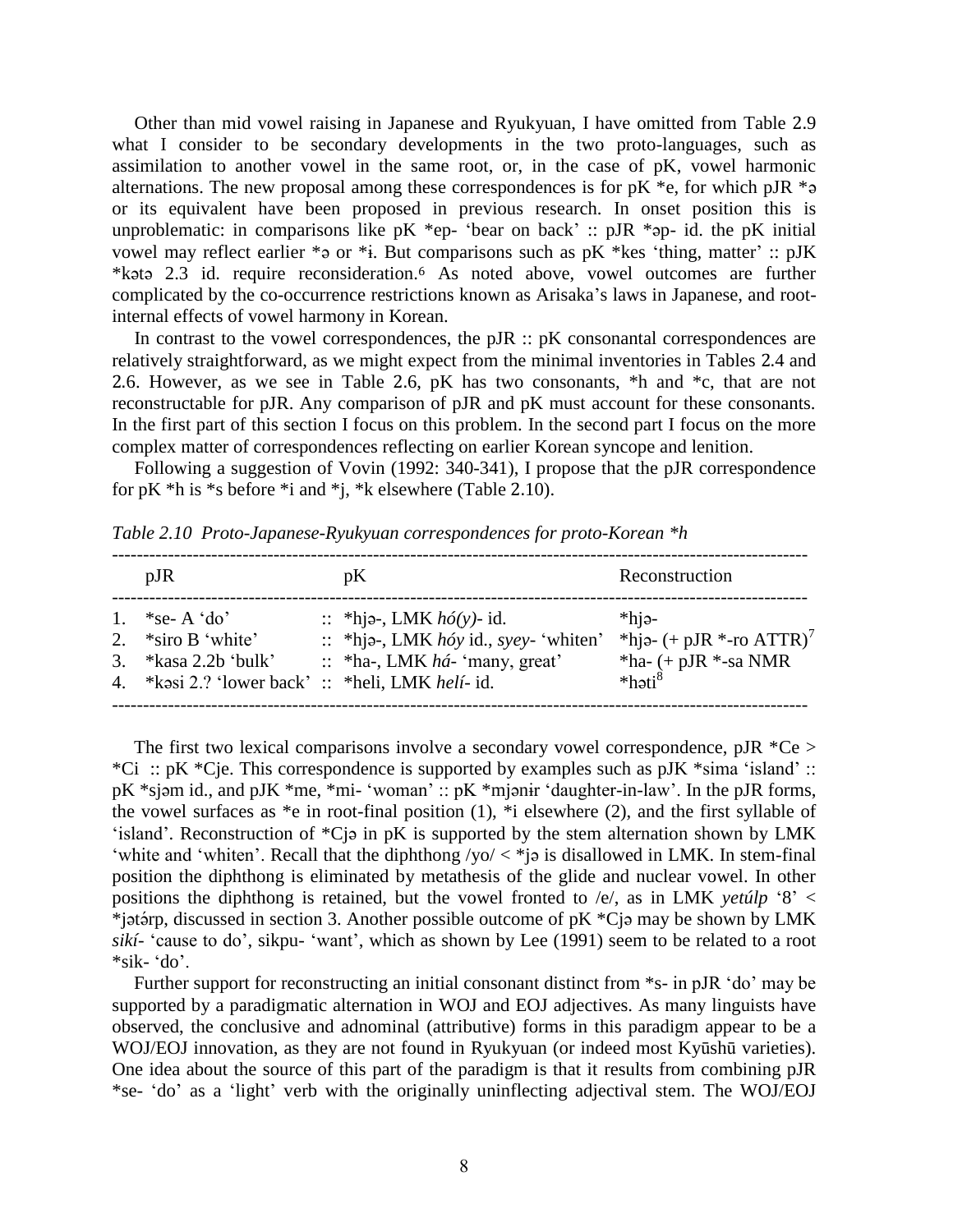conclusive suffix *-si* may directly reflect continuative \*s-i at a period prior to the development of the OJ conclusive *s-u*; alternatively, 'light' 'do' may have grouped with *ar-i* "to exist" in having a conclusive in *-i*. How then to relate the adnominal suffix, which we know to have been \*-ke on the basis of its EOJ form -*ke*, raised to -*ki* in WOJ by mid vowel raising? On the hypothesis that the adnominal involves the same 'light' verb 'do', we must posit a consonant initial that surfaces as OJ /s/ before /i/ but /k/ elsewhere. This is exactly the alternation predicted by the conditioned correspondences in Table 2.10. The suffix vowel \*-e in the adjectival adnominal suffix may reflect the original stem vowel of "do", or it may involve a distinct suffix no longer recoverable. Whichever is the case, the alternation provides pJR-internal evidence for an initial distinct from \*s for pJR; \*h- is a phonetically plausible candidate.

Regarding pK  $*c$ , Table 2.11 presents evidence that it corresponded to pJR  $*$ s before high vowels and \*t elsewhere.

*Table 2.11**Proto-Japanese-Ryukyuan correspondences for proto-Korean \*c*

|          | pJR                                                                        | pK                                                                                                                                                                                                   | Reconstruction                                                                                               |
|----------|----------------------------------------------------------------------------|------------------------------------------------------------------------------------------------------------------------------------------------------------------------------------------------------|--------------------------------------------------------------------------------------------------------------|
| 5.<br>6. | *kusi 2.3 'skewer'<br>7. $*puta- ?2.1$ 'two'<br>8. $*mi(t)$ - ?1.1 'three' | *kunsu 2.5 'arrowroot':: *hicirk, LMK chulk id.<br>$\therefore$ *koc, LMK kwoc id., kwos- 'insert'<br>$\therefore$ *pacak, LMK <i>pcak</i> 'a pair'<br>$\therefore$ *mjech, LMK <i>myéch</i> 'a few' | *hincu $(+ pK - irk?)$<br>*koc- $(+$ pJK -i NMR)<br>*paca $(+$ pK -k?) <sup>9</sup><br>*mjec $(+ pK - h/k?)$ |

The outcome of the pJR vowel in  $(7)$  'two' is supported by several other instances of pK \*ǝ :: pJR \*u adjacent to a labial consonant:

- 9. pJR \*pej in EMJ *fe*+*saki* ?3.1 "prow" ("boat+tip") :: pK \*pǝj, LMK *póy* "boat" < pJK \*pǝj but \*pu- in pJR \*pu+naj OJ *pune* 'boat' ('boat+root')<sup>10</sup>
- 10. pJR \*pe(j) in EMJ *feso* 2.1 "navel" :: pK \*pǝj, LMK *póy* "stomach"< pJK \*pǝj but also EMJ  $f$ *oso* < \*pǝj + ?sǝ/o
- 11. pJR \*mej in OJ *me* "seaweed", but also OJ *mo* "seaweed" :: pK \*mǝr, LMK *mól* id. < pJK \*mǝr

The otherwise unusual alternations of /e/ and /o/ in  $(9-11)$  can be explained by the relative timing of labial assimilation of \*ǝ and monophthongization of \*ǝj. Where \*j is lost first, \*ǝ rounds to \*o after a labial; when this occurs non-finally (in particular before a morpheme boundary that has become opaque, as in 'boat'), mid vowel raising applies,  $\ast$ o > *u*. Where diphthongization applies first, the result is /e/.

Next we proceed to comparisons involving root structure change in Korean. We saw two examples involving syncope in (5) 'arrowroot' and (7) 'two, a pair'. Table 2.12 presents a few more.

---------------------------------------------------------------------------------------------------------------

*Table 2.12 Syncopated Proto-Korean \*ɨ, \*ǝ*

| × | ۰. |  |
|---|----|--|

**pJR pK Reconstruction**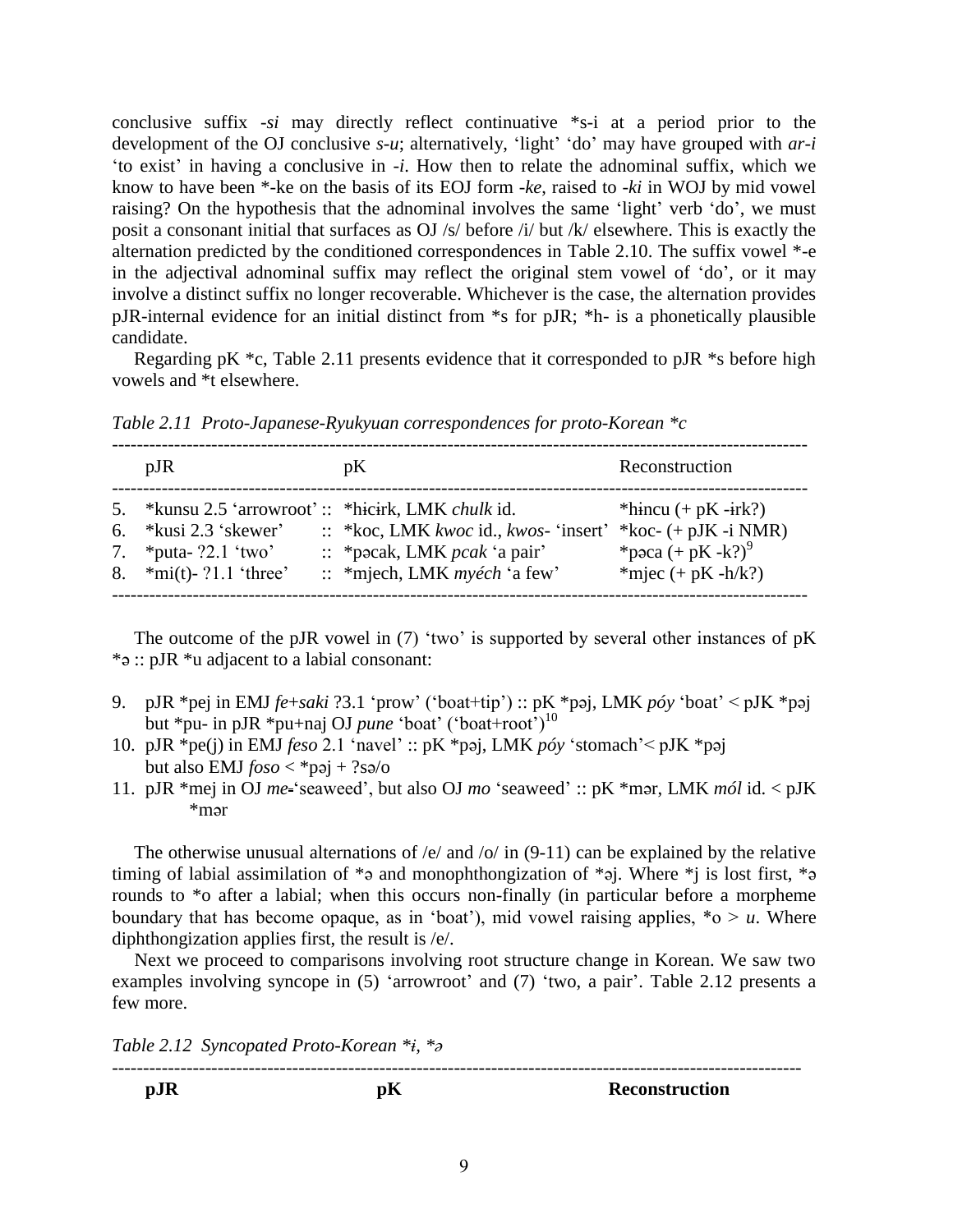| 12. *sik-A 'spread it'                                                       | $\therefore$ *səkər-, LMK skór- id.                                                    | $*$ sjək- (+ pK $*$ -ər- CONT)<br>$*$ səp- (+ pK $*$ -ər- CONT) |
|------------------------------------------------------------------------------|----------------------------------------------------------------------------------------|-----------------------------------------------------------------|
| 13. *sup-A 'suck, inhale'<br>14. *p $\varphi$ (n)t $\varphi$ 2.2a 'interval' | $\therefore$ *sapar-, LMK spór- id.<br>$\therefore$ *pət-aj, LMK <i>pstáy</i> - 'time' | *pa(n)ta- $(+$ pK *-aj LOC)                                     |
| 15. *ama- $A$ 'heavy'                                                        | $\therefore$ *mi-kep-, LMK mukép-id.                                                   | $*imi$ - (+ pK $*$ -ka/ep- ADJ)                                 |
| 16. $\text{*u}/\text{im}$ 2.3 'yam'                                          | $\therefore$ *mah, LMK <i>mah</i> id.                                                  | *(j) $\mathsf{a}$ mah <sup>11</sup>                             |
|                                                                              |                                                                                        |                                                                 |

Next consider comparisons based on medial consonant lenition in pK (Table 2.13).

*Table 2.13 Proto-Korean medial consonant lenition*

| pJR                                                   |                        | pK                                                           | <b>Reconstruction</b>                      |
|-------------------------------------------------------|------------------------|--------------------------------------------------------------|--------------------------------------------|
| 17. $*$ takaj 2.1 'bamboo'                            | $\mathbb{H}^+$         | *taj, LMK <i>táy</i> id.                                     | *takaj                                     |
| 18. $*$ taka-j 2.3 'height'                           | $\vdots$               | *tarák, LMK talak 'loft'                                     | *takar $(+ pK - Vk LOC)$                   |
| 19. *tuku/oj 2.3 'moon'                               | $\mathbb{R}^{\bullet}$ | *tər, LMK tól id.                                            | *tokar                                     |
| 20. $*$ naka 2.4 'inside'                             | $\vdots$               | *an(-)h 1.1 LMK <i>ánh</i> id.                               | *nakəh                                     |
| 21. $*ka$ :)nkaj 2.5 'shadow'                         | $\mathbb{R}^2$         | *kanarh, LMK kónolh id.                                      | *kankərh                                   |
| 22. $*$ nanka-B 'long',<br>*nanka-r- B 'flows'        | $\mathbb{R}^{\bullet}$ | *nái, LMK nǎy 'throughout, during'                           |                                            |
| 23. *sanki 2.1 'heron',<br>suffix in bird names       | $\mathbb{R}^2$         | *sái, LMK sǎy 'bird'                                         | *sani                                      |
| 24. *pita- ?2.3, ?2.4 'one'                           | $\mathbb{Z}^+$         | *piris, LMK pilús 'first'                                    | $*$ piti (+ pK -s NMR)                     |
| 25. *kata ?2.3 'one of pair'                          | $\mathbb{R}^2$         | *hət(V)-, EMK <i>hət-ən</i><br>'one', cf. LMK holo 'one day' | *hatə                                      |
| 26. *ita- $r_{\text{NTR}}/s_{\text{TR}}$ - A 'attain' | $\mathbb{R}$           | *íri/ə-, LMK $i(l)$ -/ilú/ó-<br>'arise'                      | *iti/ə- $(+$ pJK *-ar-<br><b>INTRANS</b> ) |
| 27. *pinti 2.2b 'elbow'                               | $\mathbb{N}$           | *párh 'arm', LMK pólh                                        | *pintah                                    |
| 28. $*ap - B$ 'meet, fit'                             | $\mathbf{::}$          | *e/api/ər-, LMK ewúl-<br>'meet', awól- 'join it'             | *ap- $(+pK * -qr - CONT)^{12}$             |
| 29. *apa- B 'big'                                     | $\mathbb{R}$           | *ípij-, LMK $ew\'{u}y$ - 'broad,<br>big'                     | $*ipi- (+pK *-i- INTRANS)$                 |

(17-19) exemplify a correspondence where pJK apophonic nouns correspond to pK nouns with a sonorant final. Further examples are:

30. pJR \*pǝj 1.2 "fire", OJ *po*- ~ *pwi* :: pK \*pɨr, LMK *púl* id. < pJK \*pɨr 13 31. pJR \*muj 1.1 "body", OJ *mu*- ~*mwi* :: pK \*mom, LMK *móm* id. < pJK \*mom

Vovin (forthcoming) argues that earlier Japanese "fire" should be reconstructed as \*poj rather than \*pǝj, based on an attestation of the compound form of this noun as  $\ddot{\text{A}}$  in the *Kojiki* songs. Vovin follows Mabuchi (1957, 1972) in interpreting this phonogram as  $\langle p w \rangle$  in the *Kojiki* songs (and, according to Mabuchi, sound glosses). However Mabuchi (1957: 86)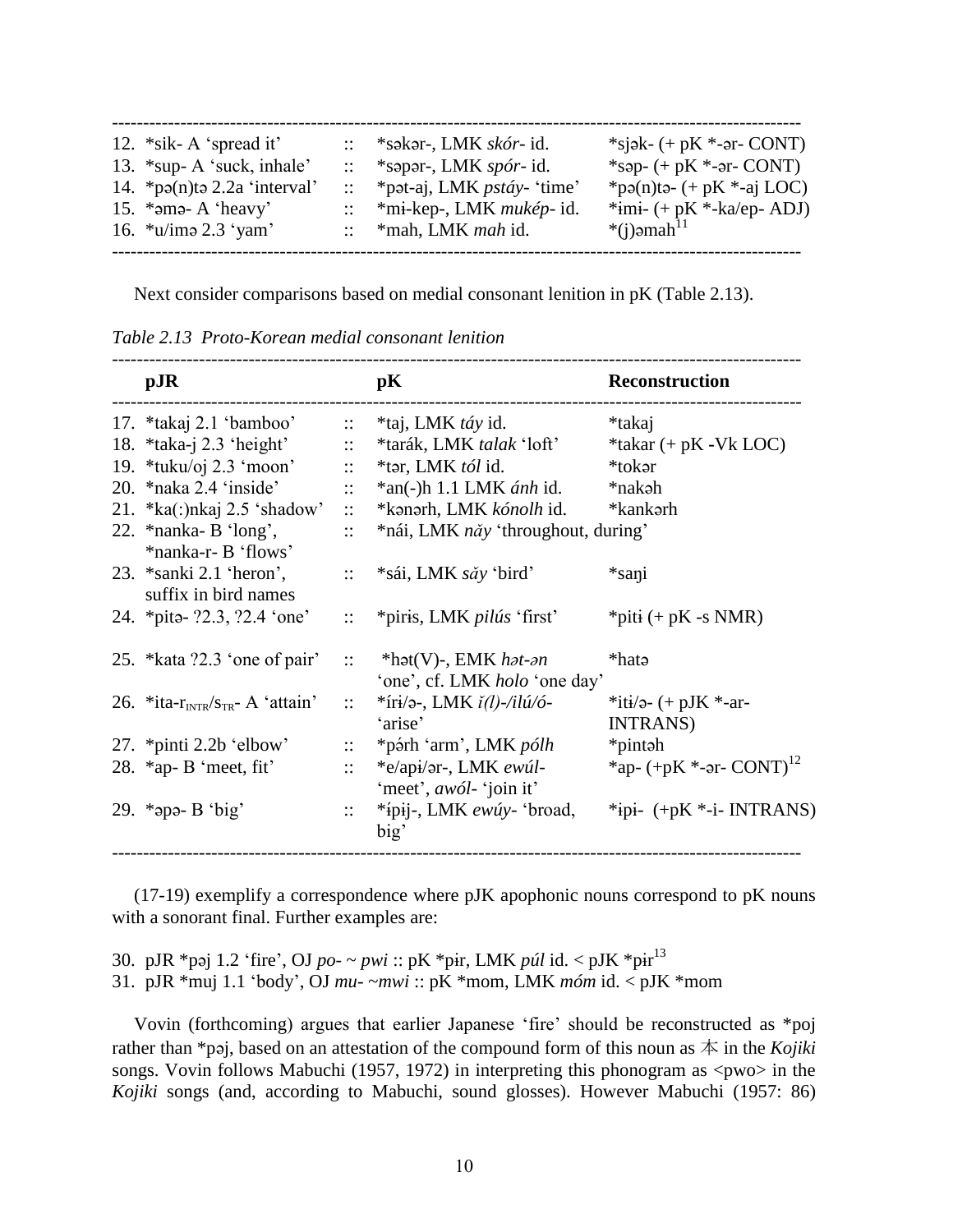explicitly rejects this example as a mistranscription. The philological rationale for interpreting the OJ compound form for 'fire' as  $po - \langle \n\begin{array}{c} \n\text{#p} \n\end{array}$ - is explained by Wenck (1954: 268-269).

Vovin (2010: 194) considers (31) to be a loan from Korean to WOJ "because cognates of WOJ *m*i 'body' are not found in Ryukyuan". But reflexes of \*muj in its derived meaning 'self, person" occur throughout Ryukyuan (e.g. Nakijin *a-ga-mi* "we", Nakasone 1983; cf. WOJ *a ga mwi* 'myself'). Since the direction of grammaticalization is clearly 'body' > 'person' > "self", Vovin"s hypothesis would require that "body" was borrowed into WOJ, then the grammaticalized form was borrowed into pR.

In this section we have seen comparisons involving basic vocabulary, including body parts (4, 10, 27, 31), numerals (7, 8, 24, 25), and basic verbs and adjectives (1-3, 15, 18, 22, 28, 29). It may be appropriate to conclude the section with a comparison of the pJR and pK numeral inventories, taking into account the four comparisons made here.

| Gloss                | pJR                 |                             | pK                                                |
|----------------------|---------------------|-----------------------------|---------------------------------------------------|
| $\lq 1$              | *pita               | . .<br>$\ddot{\phantom{0}}$ | *piris 'first'                                    |
|                      | *kata 'one of pair' | $\cdot \cdot$<br>$\cdot$ .  | $*hat(V)$ - 'one'                                 |
| '2'                  | *puta               | . .<br>. .                  | *pcak < *p $\alpha$ ecak 'double'<br>*tupir 'two' |
| 3'                   | *mit                | $?$ ::                      | *mjech 'how many, a few'<br>*se-'three'           |
| 4'                   | $*j$                | $?$ ::                      | $*ne$                                             |
| $\mathfrak{S}$       | *itu                |                             | *tasə                                             |
| $\mathcal{L}$        | $*mu(t)$            |                             | $*$ jəsəs)                                        |
| $\cdot$ 7'           | *nana               |                             | $*niko(up)$                                       |
| $\lq 8$              | $*ja$               | $?$ ::                      | *jətərp) ?< *jə+tərp '4x2'                        |
| $\cdot$ 9'           | *kəkənə             |                             | *ahop                                             |
| $^{\circ}10^{\circ}$ | *təwə               |                             | *jer                                              |

*Table 2.14 Proto-Japanese-Korean pronouns*

It has long been observed (e.g. Ellis 1873: 50) that the Japanese numerals "2", "6", and "8" are the product of a doubling game, exploiting vowel alternations with the base numerals "1", "3", and "4", where \*i alternates with \*u and \*a with \*a in the doubles. The doubles are thus less likely to show cognates in any language that does not employ a similar strategy; but the base numerals  $\langle 1, \langle 3 \rangle$ , and  $\langle 4 \rangle$  all show possible JK cognates, although  $\langle 3 \rangle$  is semantically and '4' phonologically weaker. PK  $*$  pcak  $<$  \*pəcak 'double, one of a pair' and 'eight' suggest that pK may have employed the strategy as well. PK \*jǝtǝrp 'eight' is analyzable as ' $4x2$ '; the alternative analysis "two (from) ten" would not predict the first syllable vowel.

#### **5. Pronouns**

I present in Table 2.15 candidate cognates from the pJR and pK from the pronominal systems.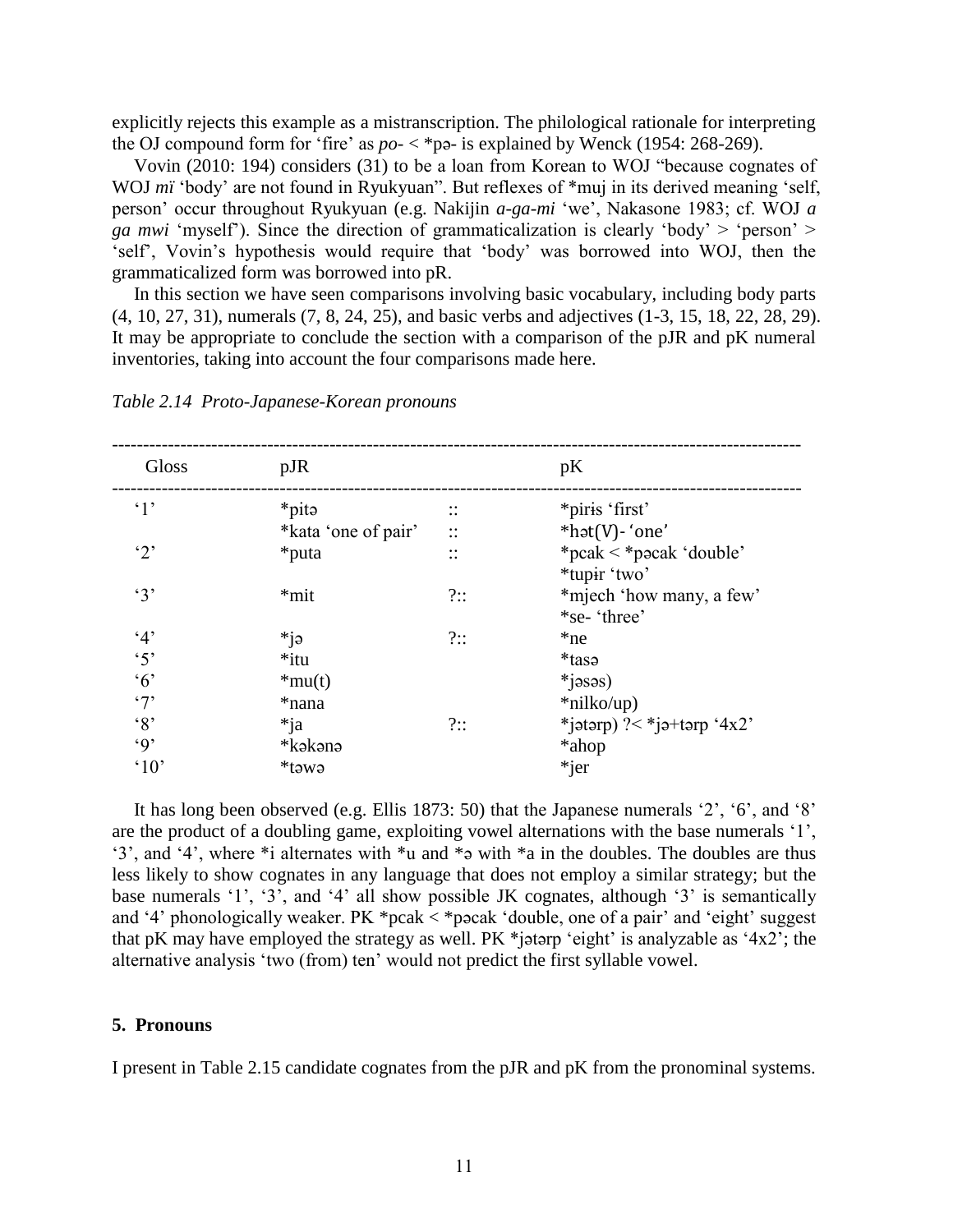| pJR                                                |                        | pK                                    | Reconstruction  |
|----------------------------------------------------|------------------------|---------------------------------------|-----------------|
| 32. $*$ a, are 2.4 1P (exclusive?)                 | $\mathbb{R}^2$         | $*a$ - in kin terms <sup>14</sup>     | $a^*a$          |
| 33. *wa 1.3a, ware 2.4 1P (inclusive?)             | $\mathbb{R}^{\bullet}$ | *uri, LMK <i>wúli</i> 1P plural,      | $?^*$ wa        |
|                                                    |                        | ?*ij LMK $\nu y$ 1P ( $\notin$ in EMK |                 |
|                                                    |                        | idu texts)                            |                 |
| 34. * na, nare ?2.4/5 2P, pR reflexive             |                        | $\therefore$ *ne, LMK ne 2P           | $*na15$         |
| 35. * ka $1.1$ , * kare $2.1$ 'this' (proximal) :: |                        | $*ki$ , LMK $ku$ 'that'               | $*{ki}^{16}$    |
| 36. *sa 1.1, *sare 2.1 'that' (mesial)             | $\mathbb{R}^{\bullet}$ | *sə, LMK so nominal                   | $*_{\text{SQ}}$ |
|                                                    |                        | complementizer 'that'                 |                 |
| 37. *e-, OJ $i$ - 'which' <sup>17</sup>            | $\mathbb{R}^2$         | $*e$ -, LMK $e$ - id.                 | $*_e$ -         |
| 38. *masi 2.2b 'perchance', OJ adverb ::           |                        | $*$ misi(k), LMK <i>musú(k)</i>       | $*misi(k)$      |
| introducing polar interrogatives                   |                        | 'what'                                |                 |

*Table 2.15 Proto-Japanese-Korean pronouns*

1P: first person; 2P: second person.

## **6. Grammatical formatives**

Table 2.16 introduces verb affixes, Table 2.17 postnominal particles.

|  | Table 2.16 Proto-Japanese-Korean verbal affixes and postverbal particles |  |  |  |
|--|--------------------------------------------------------------------------|--|--|--|
|  |                                                                          |  |  |  |

| pJR                                                                  |                | pK                                                                                                      | Reconstruction               |
|----------------------------------------------------------------------|----------------|---------------------------------------------------------------------------------------------------------|------------------------------|
| 39. $*$ -i infinitive/adverbial                                      |                | $\therefore$ *-i, LMK - <i>i</i> adverbial                                                              | $*_{-1}^{18}$                |
| 40. *-ro clausal nominalizer                                         | $\mathbb{R}^2$ | *-i/ər, LMK - $\hat{u}/\hat{ol}$ (2) clausal<br>nominalizer. LMK -ú/ól<br>forms object nominalizations. | $*$ -or                      |
| 41. *- ku gerund                                                     | $\mathbb{R}^n$ | $*$ -ko/-ku, LMK - $kw\acute{o}/\acute{u}$<br>gerund                                                    | *- $ku/o^{23}$ <sup>19</sup> |
| 42. $*$ -a infinitive in irrealis<br>conditional                     | $\mathbf{H}$   | $-$ é/á                                                                                                 | *-a                          |
| 43. *- $Vs$ - (OJ) honorific                                         | $\mathbb{R}^+$ | *-i/əsi-, LMK $u$ /osí id.                                                                              | *-as- $(+pK - i ADV)$        |
| 44. *-nV- perfective                                                 |                | $\therefore$ *-n <sub>2</sub> -, LMK <i>no</i> - processive                                             | $*$ -na-                     |
| 45. $\ast$ i- active prefix                                          | $\mathbb{R}^2$ | *-i, LMK - <i>i</i> nominative $\lt$<br>ergative postnominal particle                                   | $*_{-1}$                     |
| 46. *ta 'that' complementizer                                        | $\mathbb{R}^2$ | $*$ ta, LMK tó 'that'<br>complementizer (follows<br>nominalized clause)                                 | *tə                          |
| 47. *ka interrogative<br>complementizer (with<br>nominalized clause) | $\mathbb{R}^n$ | *ka, LMK ká interrogative<br>complementizer (follows<br>nominalized clause)                             | *ka                          |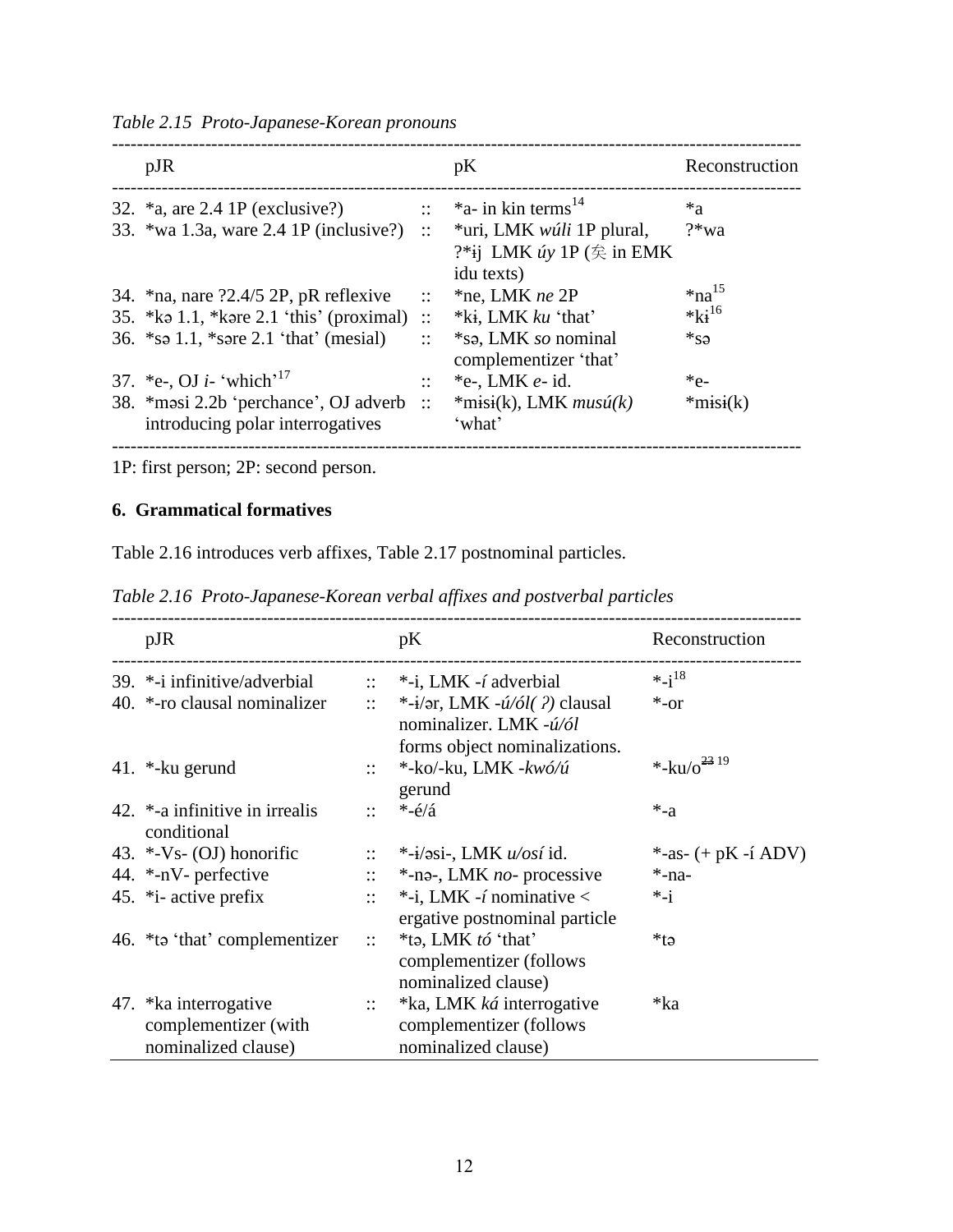The suffixes in (39-42) are noteworthy because they include all of the verbal inflectional root suffixes reconstructable for pJR. Of these *–ku* is primarily an adjectival suffix, but it attaches to the stative verb \*ar- 'exist' to derive adverbial \*aku in OJ kaku 'thusly'  $\lt^*$ kǝ 'this' + aku "being". The one OJ inflectional root suffix not included in this group, conclusive  $-u$ , is not clearly reconstructable for pJR, as reflexes of the conclusive category in Ryukyuan show up primarily in the form of reflexes of the distinctive conclusive forms of existential \*ar-i and \*wor-i "exist-CONC".

| pJR                            | pK                                                                                                       | Reconstruction         |
|--------------------------------|----------------------------------------------------------------------------------------------------------|------------------------|
| 48. $*$ -na genitive           | $\therefore$ *-i/ən, LMK - <i>ú/ón</i> noun<br>modifier                                                  | *-an                   |
| 49. *-ta comitative, adverbial | $\therefore$ *tə/is, LMK <i>tó/ús</i> adverbial,<br>attaches to verb/adjective stems,<br>nominalizations | *ta $(? + pK - s ADV)$ |
| 50. $*$ -pa topic              | *pa, LMK <i>pá</i> bound noun 'way,<br>thing that' (attaches to<br>nominalizations)                      | *pa                    |
|                                |                                                                                                          |                        |

*Table 2.17 Proto-Japanese-Korean postnominal particles*

## **7. Conclusion**

This chapter has presented a brief argument for a genetic affiliation between Korean and Japanese. Internal and language group-comparative reconstruction leads to the reconstruction of quite similar phonemic inventories. Earlier research has uncovered a number of potential cognates, which I have supplemented here. The main challenge for the comparativist is to account for changes in root structure, especially in Korean, where our historical and comparative information is relatively shallow.

## **Notes**

1

- 2 In this paper I use Vovin"s terms WOJ and EOJ to refer to specific properties of these varieties; OJ is used to refer to properties shared by both.
- 3 Hattori himself proposed reconstructing an additional high vowel, but Whitman (1985) shows that the correspondences Hattori adduces are otherwise explicable. Similarly, but for a different set of cases, Frellesvig & Whitman (2004, 2006, 2008) argue for reconstruction of a high central \*i on the basis of alterations of  $\neq \emptyset$  with  $\neq e\neq$  rather than the expected  $\neq$ *wi* $\neq$  in WOJ. However the number of relevant alternations in WOJ is small, and Frellesvig & Whitman's argument is based in part on external evidence involving both loans from Korean and possibly inherited cognates. To avoid circularity, in this paper I adopt the standard six-vowel hypothesis.
- 4 WOJ does attest nonfinal /e/ in examples such as *simyes-* "indicate", *sakyeb-* "shout", *kapyer-* "return", *kyepu* "today", *pyeta* "edge, shore", *pyera* "moldboard", as pointed out by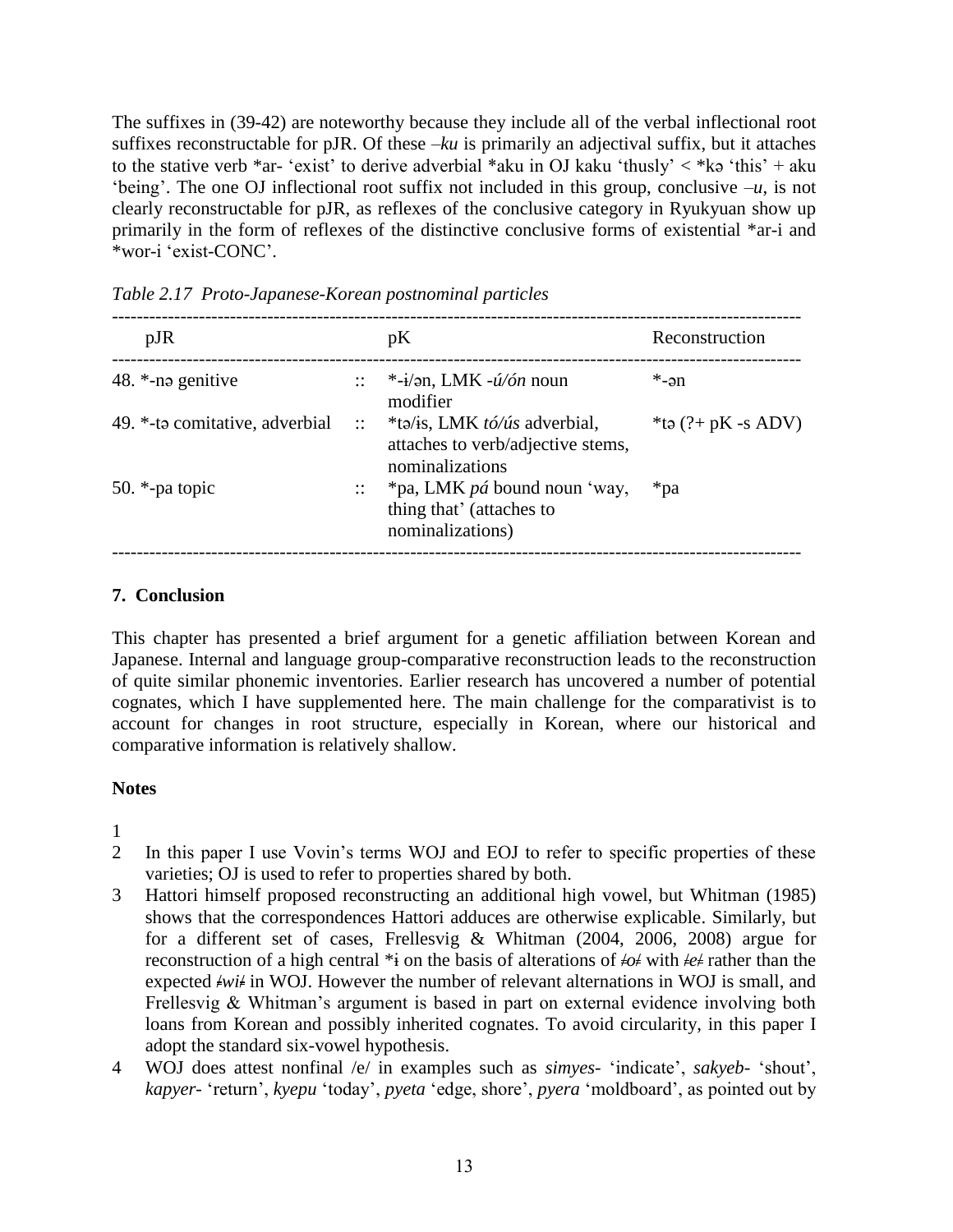Pellard (forthcoming), who also observes correctly that such examples are problematic for an account that predicts word-nonfinal mid vowel raising in WOJ. The first three examples may involve original root-final \*e. 'Moldboard' probably stands in a loan relationship with LMK *pyet*. "Today" may involve contraction of the \*ki- found in *kinopu* "yesterday" and *kiso* "last night", although there is no clear source for a second element in \*ki+apu. Frellesvig & Whitman (2004, 2008) reconstruct the proximal demonstrative *ko*as \*kɨ- and claim that its function was originally mesial. If this is correct, "today", "yesterday", and "last night" may involve  $*k\mathbf{i}$ - in the first syllable, with fronting of  $* \mathbf{i}$ before a coronal sonorant in the last two forms.

- 5 The role of accent in Martin"s hypothesis is unclear. According to Martin, lenition occurs before accented /ó/, /ú/ in verbs of shape /(C)VCó/ú, but it also occurs before unaccented  $/u/$ ,  $/o/$  in nouns.
- 6 Vovin (2010: 149) rejects this comparison because he claims that the Ryukyuan reflex of \*kətə is not used in the bound noun or nominalizing function "the one, the fact that" of WOJ *koto* and LMK *kes*. But surely this latter, grammaticalized function is derived from the basic meaning "thing", which Ryukyuan retains. At the same time, Vovin is right to point out that the potential consonantal correspondence  $pK$  \*s# ::  $pJR$  \*tV needs further clarification (Vovin suggests that it is a loan correspondence). A better comparison involving what I believe to be the same root is LMK *kotho*- 'be the same'  $\lt pK$ \*kot+ho(j)- 'do' :: pJR \*nkətə + adjectival formants id., which is abundantly attested in Ryukyuan (cf. Nakijin *gutuu* < \*nkətə-ku "be the same-GER", Nakasone 1983).
- 7 Reconstruction of pJR -\*ro is based on the hypothesis that the verbal adnominal suffix \* ro (or \*-or) attached to some roots that have survived as adjectival stems. Examples of such  $*CV$  roots include *siro* <  $*si-ro$  'white' and *kuro* <  $*ku-ro$  'black'; examples of \*CVC roots include WOJ *awo* "blue/green" < \*aw-ro and *kuso* "shit" < \*kus-ro (cf. *kusa*- 'smelly').
- 8 As noted by Vovin (2003: 340), this is a widely cited comparison. The reconstruction posited here assumes lenition of \*t to /r/ in Korean, and palatalization of \*t before \*i in Japanese (Whitman 1985).
- 9 Alexander Vovin (pc) points out that LMK *pcak* and Modern Korean *ccak* can have the meaning 'one of a pair', as indicated by the common LMK character gloss  $\ddot{\text{g}}$  (Chinese *zhī*) "one of a pair" and compounds like *pcak nwún*, Modern Korean *ccak nwun* 'mismatched eye'. But the 'pair, double' meaning is clear in expressions like *pcak machwo-* "match as a pair" < *pcak* + "match, fit together", and Modern Korean *ccak swu* "even number"  $\langle \cscak + \text{``number''} \rangle$ . The basic meaning is "matched pair"; synecdoche gives 'pair' > 'double' > 'a double' > 'one of a pair'.
- 10 The idea that pJR \*punaj is a compound with \*naj "root" is due to Osada (1982). Similar compounds with -*ne* in OJ are *ki* ~ *kine* "pestle" and *kaki* ~ *kakine* "fence". We know the pJK form is \*pǝj because it is attested as OJ *pe* "prow". Vovin (2010) suggests that OJ *pe* is a borrowing, but this would require that *pe* was borrowed prior to OJ, spread to noncentral varieties in the compound form, and then semantically narrowed in OJ.
- 11 This comparison assumes progressive assimilation in pJR prior to labialization of the initial vowel..
- 12 Vovin (2010: 229) rejects this comparison because the LMK [+RTR] variant *awól-* is transitive "join it". But the [-RTR] variant *ewúl*- "meet, join together" preserves the intransitive meaning. Vovin also objects that the function of \*-ǝr- (which I have glossed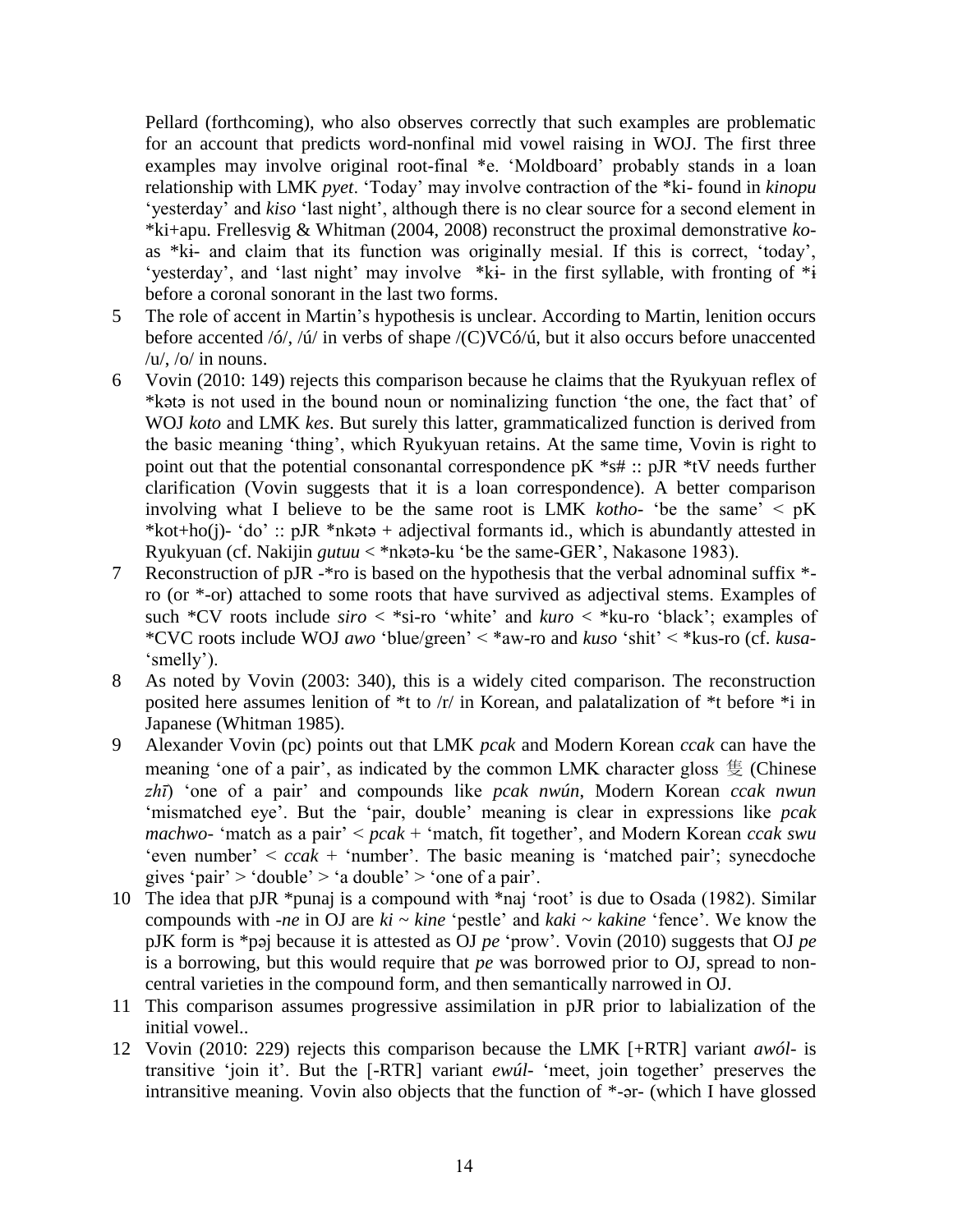as CONT(inuative) is unclear. But as pointed out in Whitman  $(1985)$ , \*- $\sigma$ - must be a suffix, because this verb has an OK attestation cited in a Silla toponym in *Samguk sagi* 34,  $\overline{M}\times$  <apər>. In this attestation *-ar-* is the adnominal suffix, so the form must be segmented *ap-ar*. The OK form shows clearly that the original stem-final consonant was /p/, and that -*ul*- in the LMK form must have accreted between OK and LMK. The suffix, whatever its function, created the environment for lenition of  $/p/$ .

- 13 I am grateful to Sven Osterkamp for bringing Wenck"s discussion to my attention.
- 14 E.g. LMK *ákí* "baby", *atól* "son" (cf. *stól* "daughter"), *apí* "father" (cf. OJ *pi*+*kwo* "male" < *pi* + "child"), *azo* "younger brother" (cf. OJ *se* "brother"), *azóm* "kin, relatives", *acapí* "uncle", *acómi* "aunt" (cf. *émi* "mother"), *ahú/óy* "child".
- 15 2P *na* is in vowel harmonic opposition to 1P *na*.
- 16 Frellesvig & Whitman (2004, 2008) argue for a deictic shift in the pJR demonstrative paradigm, where an original proximal demonstrative \*i (cf. *ima* "now" 2.4/5 < \*i-ma "this interval) is replaced by \*kǝ.
- 17 The pJR reconstruction follows Thorpe (1983).
- 18 (37) and (38) are probably the same morpheme, but they show accentual differences in Japanese. (37) occurs mainly after adjectives in LMK, but adverbializes verbs in OK and in EMK kugyŏl texts. (38) occurs in e.g. LMK *khúy* 'height' < *khú*- 'big' + *i*. See Martin (1992: 553-555).
- 19 The OJ form is limited to adjectival gerunds, except the OJ form *aku* < \*ar-ku "be-GER" visible in e.g. *kaku* 2.2b 'thus' < \*kǝ+ar-ku 'this be-GER'.

#### **References**

- Adelaar, Willem F. H. and Muysken, Pieter (2004) *The Languages of the Andes*, Cambridge: Cambridge University Press.
- Aston, William G. (1879) 'A comparative study of the Japanese and Korean languages', *Journal of the Royal Asiatic Society of Great Britain & Ireland* (New Series), 11: 317-364.
- De Boer, Elisabeth M. (2010) *The Historical Development of Japanese Tone: From Proto-Japanese to the Modern Dialects. The Introduction and Adaptation of the Middle Chinese Tones in Japan*, V[eröffentlichungen des Ostasien-Instituts der Ruhr-Universität Bochum](http://www.buchhandel.de/?caller=vlbPublic&strFrame=titelsuche&Reihentitel=Veröffentlichungen%20des%20Ostasien-Instituts%20der%20Ruhr-Universität,%20Bochum) 59, Wiesbaden: Harrassowitz Verlag.
- Cambell, Lyle (1995) "The Quechumaran hypothesis and lessons for distant genetic hypothesis", *Diachronica*, 12.2: 157-200.
- Clements, George N. (1991) "Place of articulation in consonants and vowels: a unified theory", *Working Papers of the Cornell Phonetics Laboratory*, 5: 77–123.
- Ellis, Robert (1873) *On Numerals as Signs of Primeval Unity among Mankind*. London: B.D. Tribner.
- Flemming, Edward (2003) "The relationship between coronal place and vowel backness", *Phonology*, 20: 335–373.
- Frellesvig, Bjarke and Whitman, John (2004) "The vowels of proto-Japanese", *Japanese Language and Literature*, 38: 281-299.
- ---- (2008) "Evidence for seven vowels in proto-Japanese", in Bjarke Frellesvig & John Whitman (eds) *Proto-Japanese*, Amsterdam: John Benjamins. Pages 15-41.
- Hattori, Shirō (1977-1979) "Nihon sogo ni tsuite" [Regarding proto-Japonic] 1–22, *Gekkan gengo* 7(1)–7(3), 7(6)–8(12).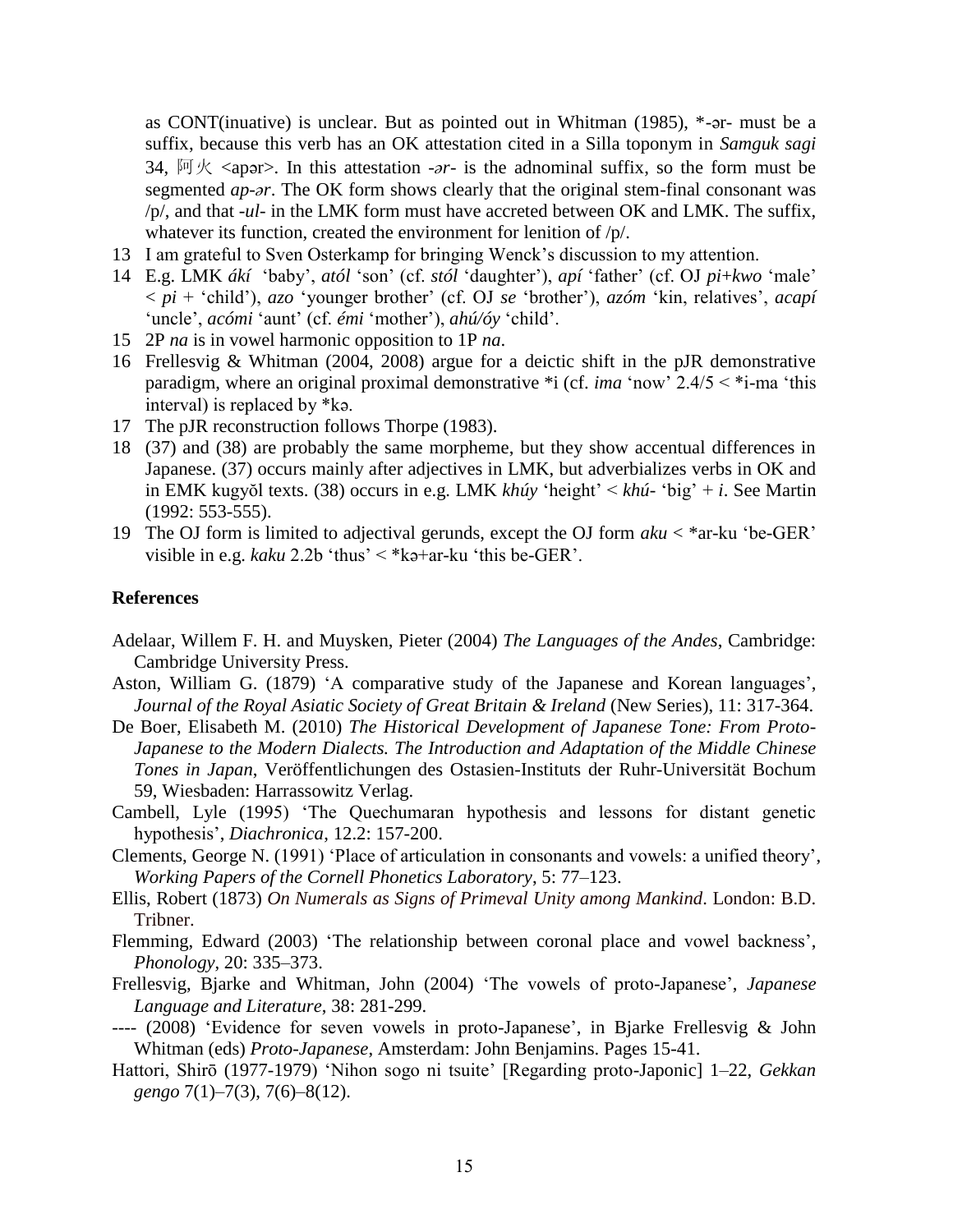- Hayata, Teruhiro (1998) "Jōdai nihongo no onsetsu kōzō to o-retsu kō-otsu no betsu" [The syllable structure of Old Japanese and the *o/wo* distinction], *Onsei Kenkyū*, 2: 25-33.
- Hino, Sukenari (2003) "Nihon sogo no boin taikei jōdai Azuma hōgen shiryō ni yoru saikō" [A reconstruction of the Proto-Japanese vowel system on the basis of the data from Eastern Old Japanese], in Alexander Vovin & Toshiki Osada (eds) *Nihongo keitōron no genzai* [Perspectives in the origins of the Japanese language], Nichibunken Japanese Studies Series 31, Kyoto: International Research Center for Japanese Studies. Pages 187-205.
- Itō, Chiyuki (2007) *Chōsen Kanjion Kenkyū* [A study of Sino-Korean], Tokyo: Kyūko Shoin.
- Kanazawa, Shōzaburō (DATE) *Nissen Dōsoron* [The Japanese-Korean common origin hypothesis], Tokyo: Tōkō shoin.
- Kim, Chuwŏn (1993) *Moum Cohwa-uy Yenkwu* [A study of vowel harmony], Kyŏngsan: Yŏngnam University Press.
- Ko, Seongyeon (2010) "A contrastivist view on the evolution of the Korean vowel system", in Hiroki Maezawa and Azusa Yokogoshi (eds) *MIT Working Papers in Linguistics* (*MITWPL*) *61: Proceedings of the Sixth Workshop on Altaic Formal Linguistics* (WAFL 6). Cambridge, MA: MIT Department of Linguistics & Philosophy.
- Kōno, Rokurō (1949) "Nihongo to chōsengo no ni san no ruiji" [Two or three resemblances between Japanese and Korean], in Hachi gakkai rengō (ed.) *Jinbun Kagaku no Shomondai* [Issues in social sciences], Tokyo: Seki shoin. Pages PAGE NUMBERS.

Labov, William (2001) *Principles of Linguistic Change: Social Factors*, New York: Wiley

- Lee, Ki-Moon (1972a) *Kwuke-sa Kaysel* [Outline of Korean language history], Seoul: Thap Chwulphansa.
- ---- (1972b) *Kwuke Umwun-sa Yenkwu* [A study of Korean phonological history], Seoul: Thap Chwulphansa.
- ---- (1991) *Kwuke Ehwi-sa Yenkwu* [A study of Korean lexical history] Seoul: Thap Chwulphansa.
- Lee, Ki-Moon and Ramsey, Robert (2011) *A History of the Korean Language*, Cambridge: Cambridge University Press.
- Lewis, M. Paul (ed.) (2009) *Ethnologue: Languages of the World*, 16th edition, Dallas: SIL International.
- Mabuchi, Kazuo (1957) "Kojiki no si, o, po no kana" [The *si*, *o*, *po* kana in *Kojiki*], *Kokugogaku*, 31: 61–90.
- ---- (1968) *Jōdai no Kotoba* [Old Japanese], Tokyo: Shibundō.
- Martin, Samuel E. (1966) "Lexical evidence relating Korean to Japanese", *Language*, 42(2): 185-251.
- ---- (1987) *The Japanese Language Through Time*, New Haven and London: Yale University Press.
- ---- (1995) *Reference Grammar of Korean*, Rutland, Vermont: Tuttle.
- ---- (1996) *Consonant Lenition in Korean*, Honolulu: University of Hawaii Press.
- ---- (2000) "How have Korean vowels changed through time?", *Korean Linguistics*, 10: 1-59.
- Miyake, Marc Hideo (2003) "Philological evidence for \*e and \*o in Pre-Old Japanese", *Diachronica*, 20(1), 83–137.
- Nakasone, Seizen (1983) *Okinawa Nakijin Hōgen Jiten* [A dictionary of the Nakijin dialect of Okinawa], Tokyo: Kadokawa Shoten.
- Ohno, Susumu (ed.). (1975) *Nihongo to Chōsengo* [Japanese and Korean], Tokyo: Mainichi Shinbunsha.